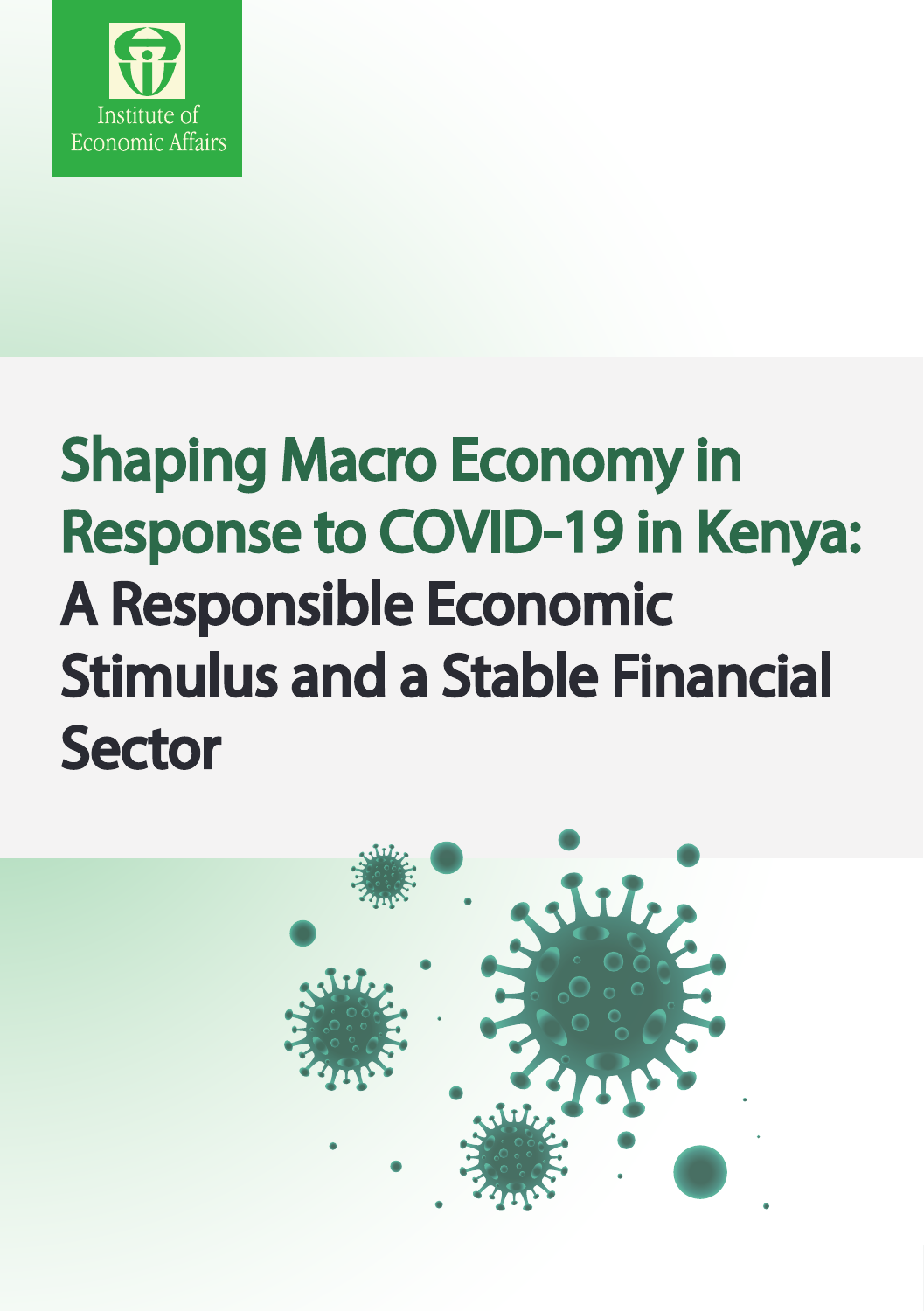## **Shaping Macro Economy in Response to COVID-19 in Kenya: A Responsible Economic Stimulus and a Stable Financial Sector**

©2022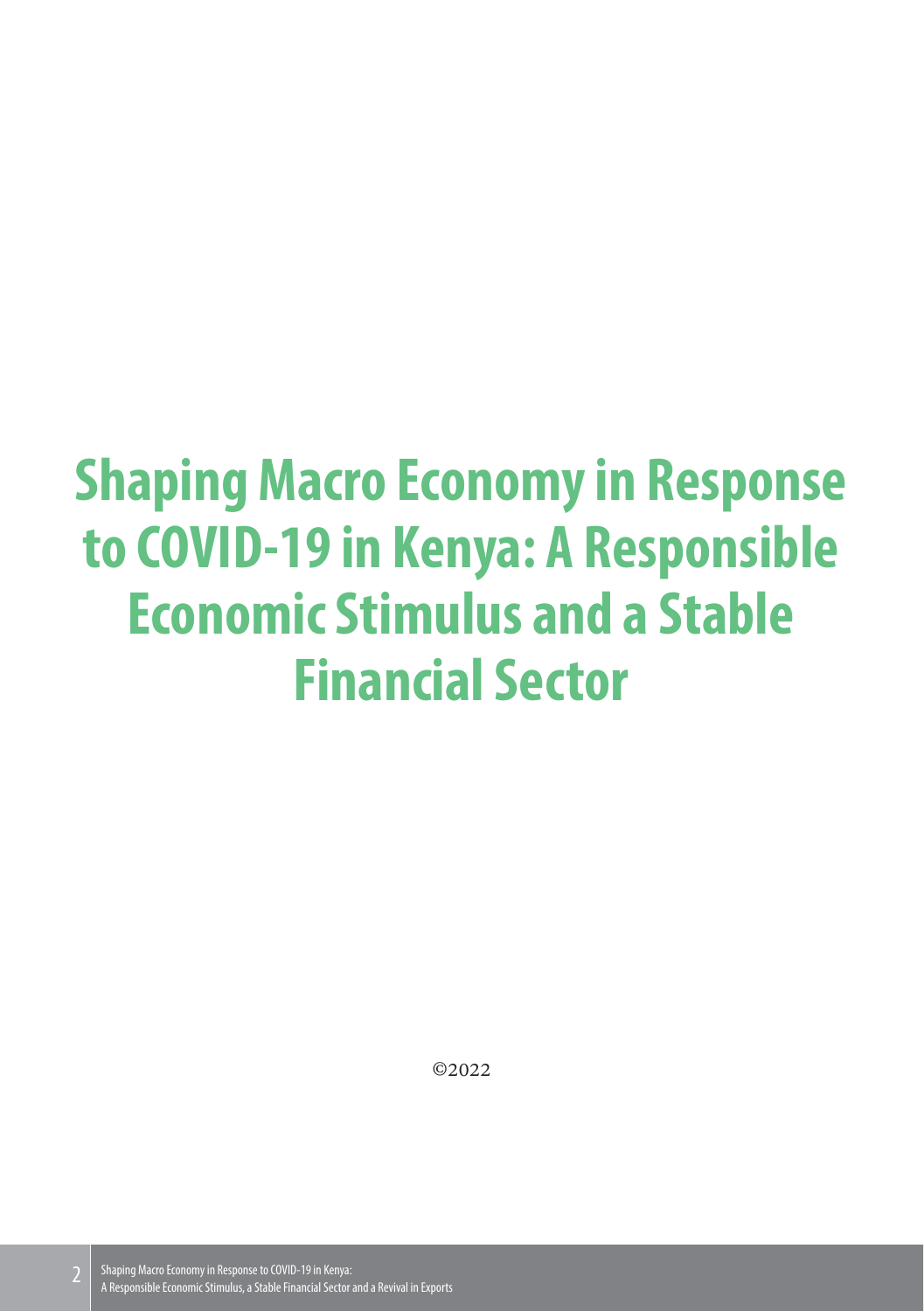#### **Published by**



#### **With support from**  Overseas Development Institute (ODI) and International Development Research Centre (IDRC)

©Institute of Economic Affairs, 2022

5th Floor ACK Garden House, 1st Ngong Avenue P.O. Box 53989-00200 Nairobi, Kenya Tel: 242-20-2721262, 2717402 Fax: 254-20-2716231 Cell: 0724-256510, 0733-272126 Email: admin@ieakenya.or.ke Website: www.ieakenya.or.ke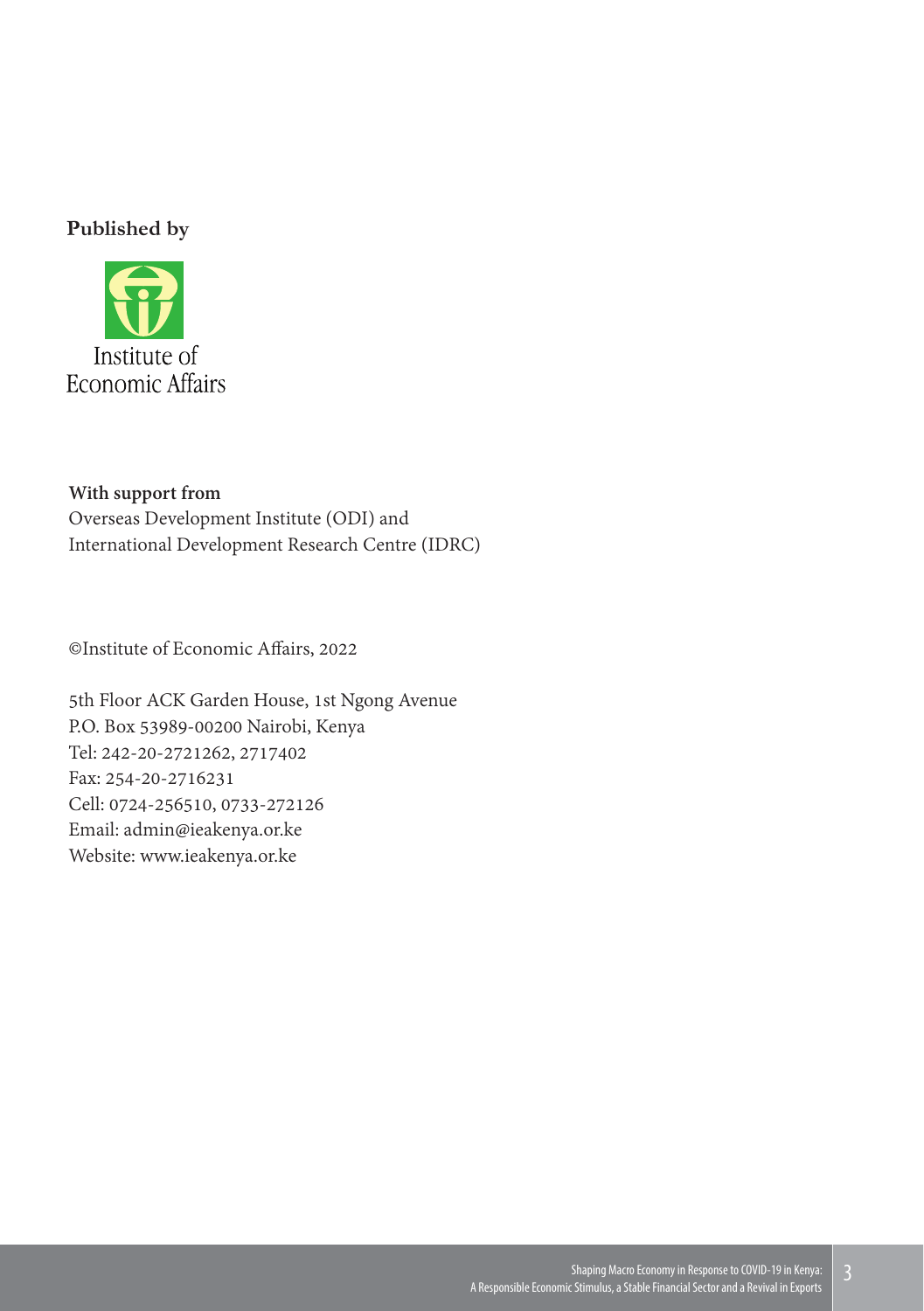# **c**

## **Table of Contents**

| <b>Acknoledments</b>                                             | 5  |
|------------------------------------------------------------------|----|
| <b>Executive Summary</b>                                         | 6  |
| 1 Context                                                        | 8  |
| 1.1 COVID 19 Baseline: Macroeconomic Impact and Projection       | 8  |
| 1.2 Economic and Macroeconomic Indicators                        | 8  |
| 1.3 External Sector                                              | 9  |
| 1.4 Fiscal Policy                                                | 11 |
| 1.4.1 Public Debt Trends                                         | 12 |
| 1.4.2 Government Fiscal Constrainsts                             | 13 |
| 1.5 The Underlying Socio-Economic and Environmental Context      | 14 |
| 1.5.1 Employment Levels                                          | 14 |
| 2 Broad Macroeconomic Policy Responses So Far                    | 16 |
| 2.1 Fiscal policy interventions in Kenya during the pandemic     | 16 |
| 2.1.1 Reversals of Tax Relief Measures                           | 18 |
| 2.1.2 Government Expenditures Measures                           | 18 |
| 2.1.3 Post Covid 19 Economic Recovery Strategy                   | 20 |
| 2.2 Monetary Policy Stimulus and Liquidity Support to Businesses | 22 |
| 2.2.1 Mobile Money Transactions                                  | 23 |
| 3 Methodology: Choosing Policies and Tracing Their Impact        | 25 |
| 3.1 Fiscal policy: Back to Business as Usual                     | 26 |
| 3.2 Fiscal policy: Building Back Better                          | 26 |
| 4 Findings                                                       | 28 |
| 4.1 Socio-Economic Impact of Fiscal Policy Response              | 28 |
| 4.2 Socio-economic Impact of Monetary Policies                   | 32 |
| <b>5 Conclusion and Recommendations</b>                          | 34 |
| <b>References</b>                                                | 35 |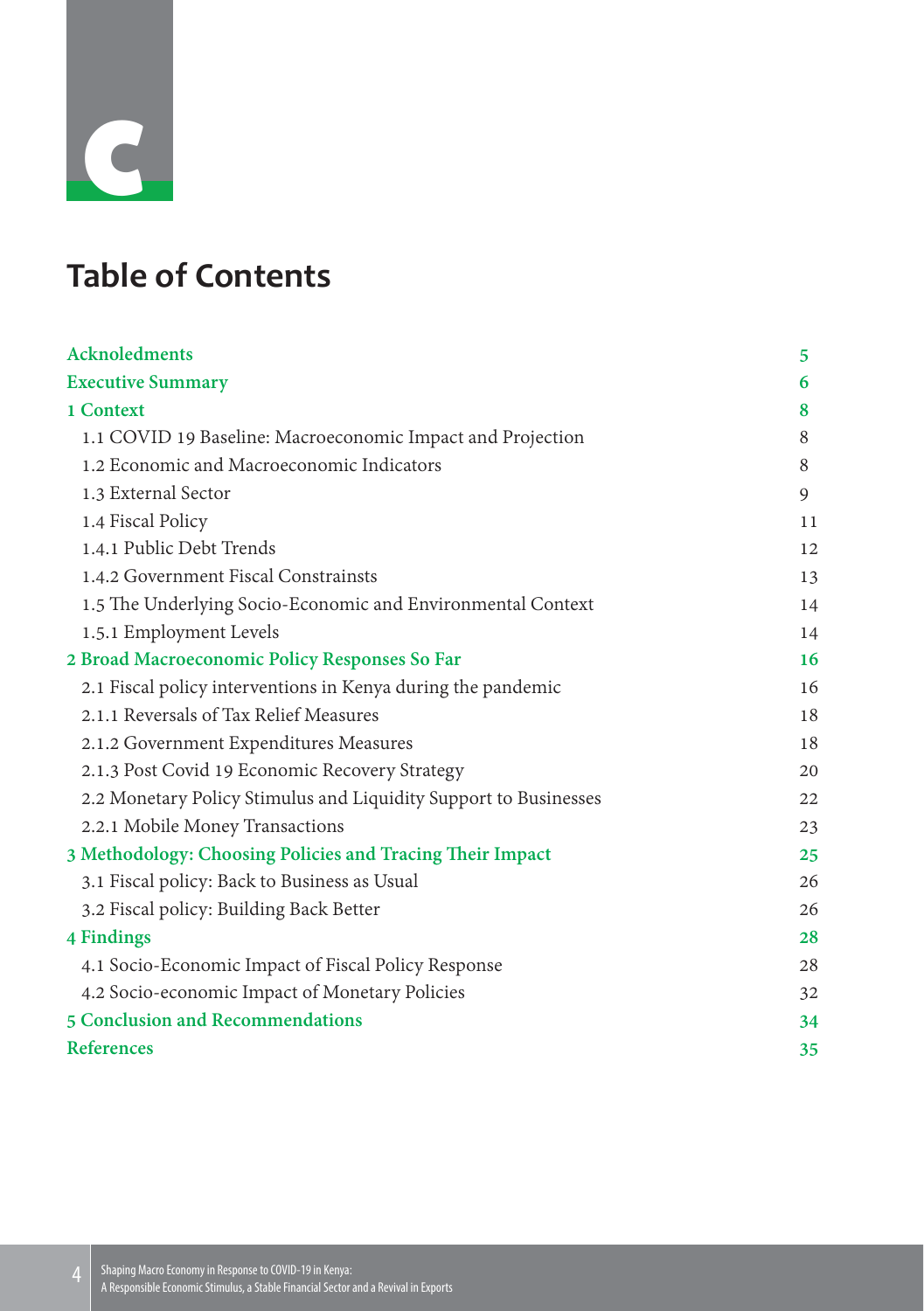

### **Acknowledgements**

This paper was prepared by a team from the Institute of Economic Affairs (IEA)-Kenya, Annah Grace Kemunto; Darmi Jattani, Emmanuel Wa-Kyendo; Fiona Okadia; Leo Kemboi; Maureen Baraza, and Noah Wamalwa with leadership from John Mutua. Special mention goes to Kwame Owino, the Chief Executive for insights on the concept and backstopping throughout the project. We are grateful to the IEA staff for their support and in particular Oscar Ochieng for editing and layout of the paper.

The quality of this paper was sharpened through insights and comments from the entire Overseas Development Institute (ODI) team with special mention going to Sherillyn Raga for her mentorship.

The IEA-Kenya is grateful to be part of the ODI-led project on "Shaping the Macro-Economy in Response to Covid-19: A Responsible Economic Stimulus, a Stable Financial Sector and a Revival in Exports". We acknowledge and appreciate financial support from IDRC.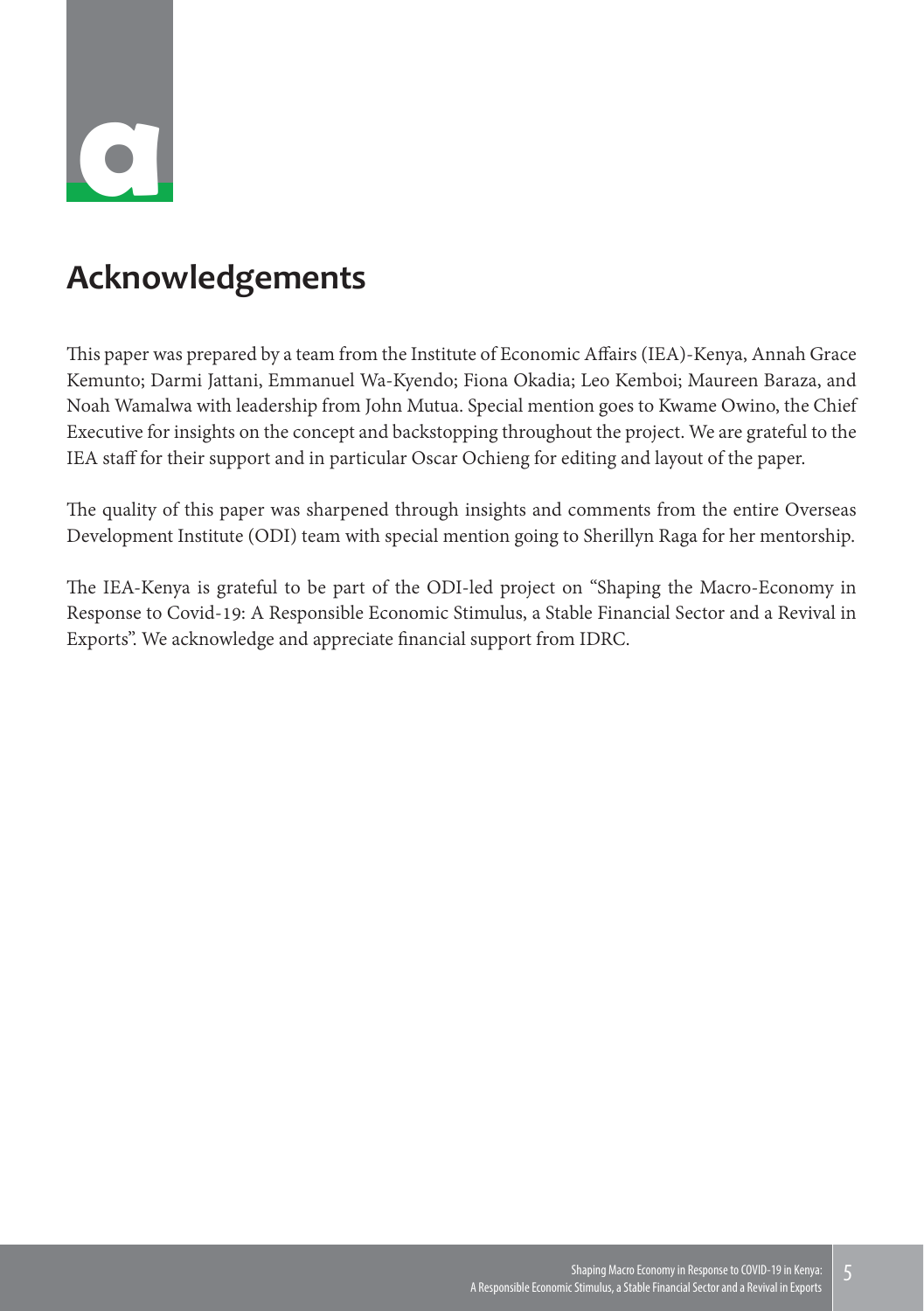

## **Executive Summary**

Kenya experienced overall macro stability and modest growth of 5.5% for the period 2017 to 2019. This economic performance was achieved despite fiscal health challenges owing to fast rise in stock of public debt. The onset of COVID 19 pandemic in March 2020 however subdued the economy owing to swift containment measures that were imposed to limit the spread of the pandemic. As a result, Kenya suffered its first recession in nearly two decades. Poverty levels increased and about 1.7 million people lost their jobs between March and June 2020 and workers in the services sectors, particularly women were hit hardest due to disruptions in demand and supply chain. Fiscal health of the country deteriorated further amidst rising debt distress risk, while the external sector also weakened albeit resilience in remittance receipts.

The government responded fast by instituting a broad range of macroeconomic policy interventions. From a fiscal policy, the initial response was to take the country back to its economic growth trajectory through a raft of a combination of tax relief and expenditure measures as the first economic stimulus. Monetary policy responses focused on providing liquidity to businesses while other interventions included mobile money transactions to enhance cashless transactions as a way to reduce the contagion and enhance financial inclusion.

In departure from the first economic stimulus, the government launched the 8-Point Economic Stimulus Programme of Ksh 56.2 billion (about 0.5% of GDP) targeted towards building back a better and resilient economy and included improving the infrastructure, the environment, water and sanitation. This policy was chosen to estimate the socio-economic effects of the stimulus. Using available evidence of fiscal multipliers, we came up with three scenarios: (i) untargeted total expansionary fiscal stimulus and (ii) targeted sectoral public spending and (iii) hypothetical reallocation to targeted sectoral with high multiplier effect.

Results of the scenario building exercise suggests that fiscal stimulus could marginally improve Kenya's short-term growth, but the impact greatly improves if public spending are targeted to sectors with higher multiplier effects. The short-term impact scenario from injection of part of economic stimulus II is expected to boost economic activity by 0.12 and 0.15 percentage points against baseline GDP of Ksh 11,276 billion in financial year 2020/21. Simulation results that focus on reallocation of public spending to targeted to sectors with relatively higher multiplier effects, such as social protection, health, education and green investment, increases the impact further by 0.7 percentage points from baseline of fiscal spending on GDP.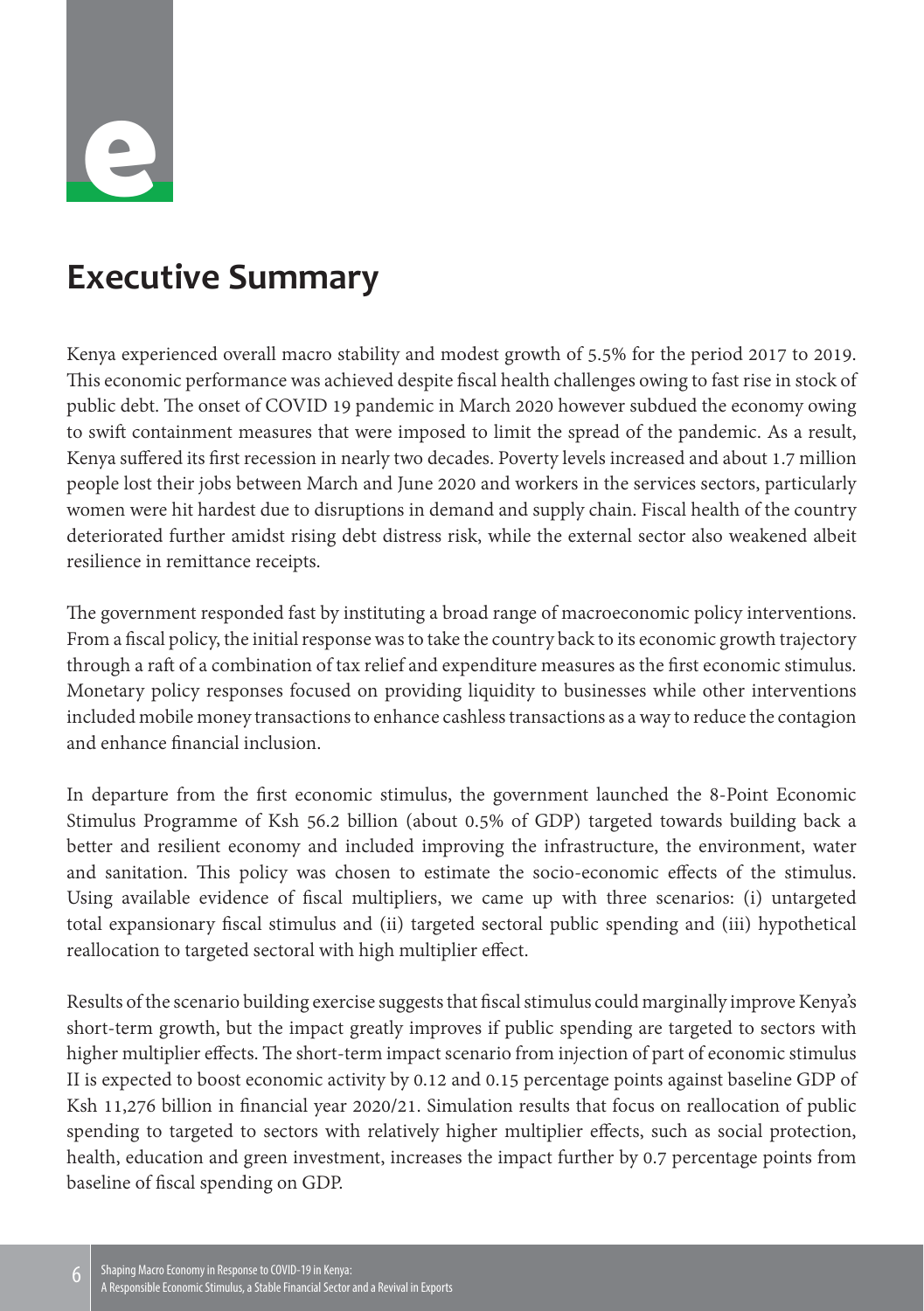The total Ksh 132 billion Covid19 fiscal recovery package (stimulus package III), if allocated to similar targeted measures, could add up to 1.6 percentage points to growth over three years.

Results of the scenario building exercise highlight that fiscal stimulus could contribute to Kenya's growth over the short-term, but the impact greatly improves if measures are targeted to sectors with higher multiplier effects. In medium to long term, focus on environment and green investment could result to higher socio-economic effects.

The government should not only reignite fiscal consolidation efforts but also curb domestic borrowing in the ensuing budget financing while keeping an eye on rise in non-performing loans for more effective monetary policy response.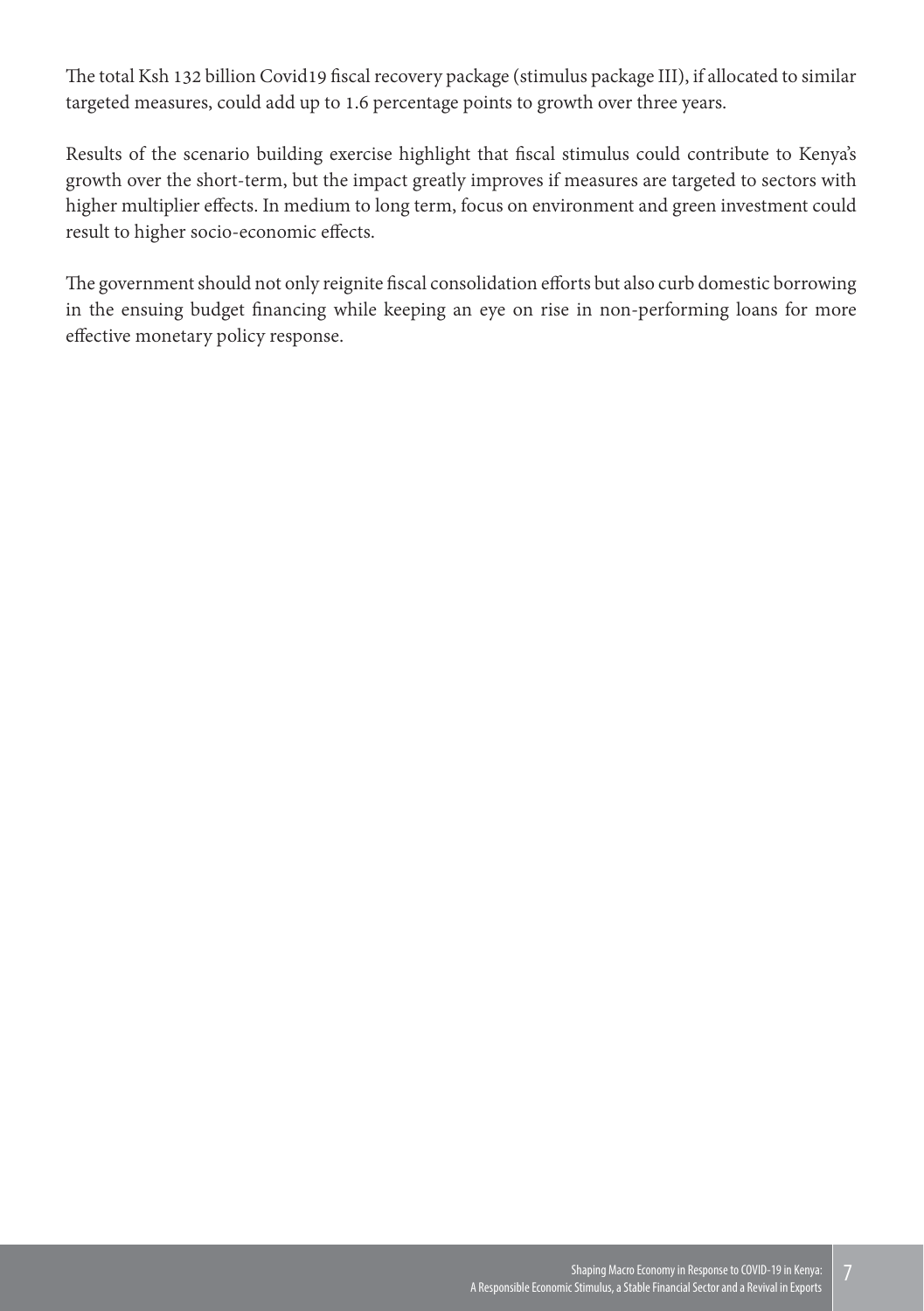## **1.0 Context**

**1**

By 7th of June 2021 Kenya had a total of 174, 285 confirmed cases of COVID from the very first case that was reported in mid-March 2020. Out of these cases, the number of deaths was 3,362 as reported by the Ministry of Health. Over this period, Kenya has witnessed three waves of COVID cases. The first peaked to 1,332 cases per day on 28th July 2020; the second on the 14th December 2020 peaking to 1,587 cases per day and the most recent, highest peak so far, of 2,068 cases per day on 18th April 2021. Within East and Central Africa, Kenya comes second with the highest number of confirmed COVID cases after Ethiopia.

In addition to government policy response further efforts to bring the situation under control is premised on the planned COVID 19 vaccine rollout in three phases. The first to run up to end of June 2021 targeting high priority groups such as frontline health workers. This process has however been slow, compounded by low uptake due to fears of side effects including blood clots linked to AstraZeneca even despite an expanded target group. Data show that as of 9th June 2021 a total of 1,030,445 doses have been administered. Overall, the plan is to vaccinate 50% of the population (about 26 million Kenyans) by December 2022<sup>1</sup>. The foregoing paints a picture of the extent to which the government is from their target and therefore portend extra effort to realize this target.

#### **1.1 COVID 19 Baseline: Macroeconomic Impact and Projections**

This section presents an overview of the macroeconomic performance as background and the various policy interventions covering the pre and during-COVID period. The aim of this analysis is to identify shifts in these policies stances and plausible social-economic implications.

#### **1.2 Economic and Macroeconomic Indicators**

Even before the end of the first quarter of 2020, when the first case of Covid-19 was reported in Kenya, the country was experiencing challenges in economic performance, albeit modest growth. This is shown in table 1, which provides a snapshot of economic performance in terms of overall real GDP growth rates and a breakdown, by the three broad sectors.

1 Ministry of Health, Kenya.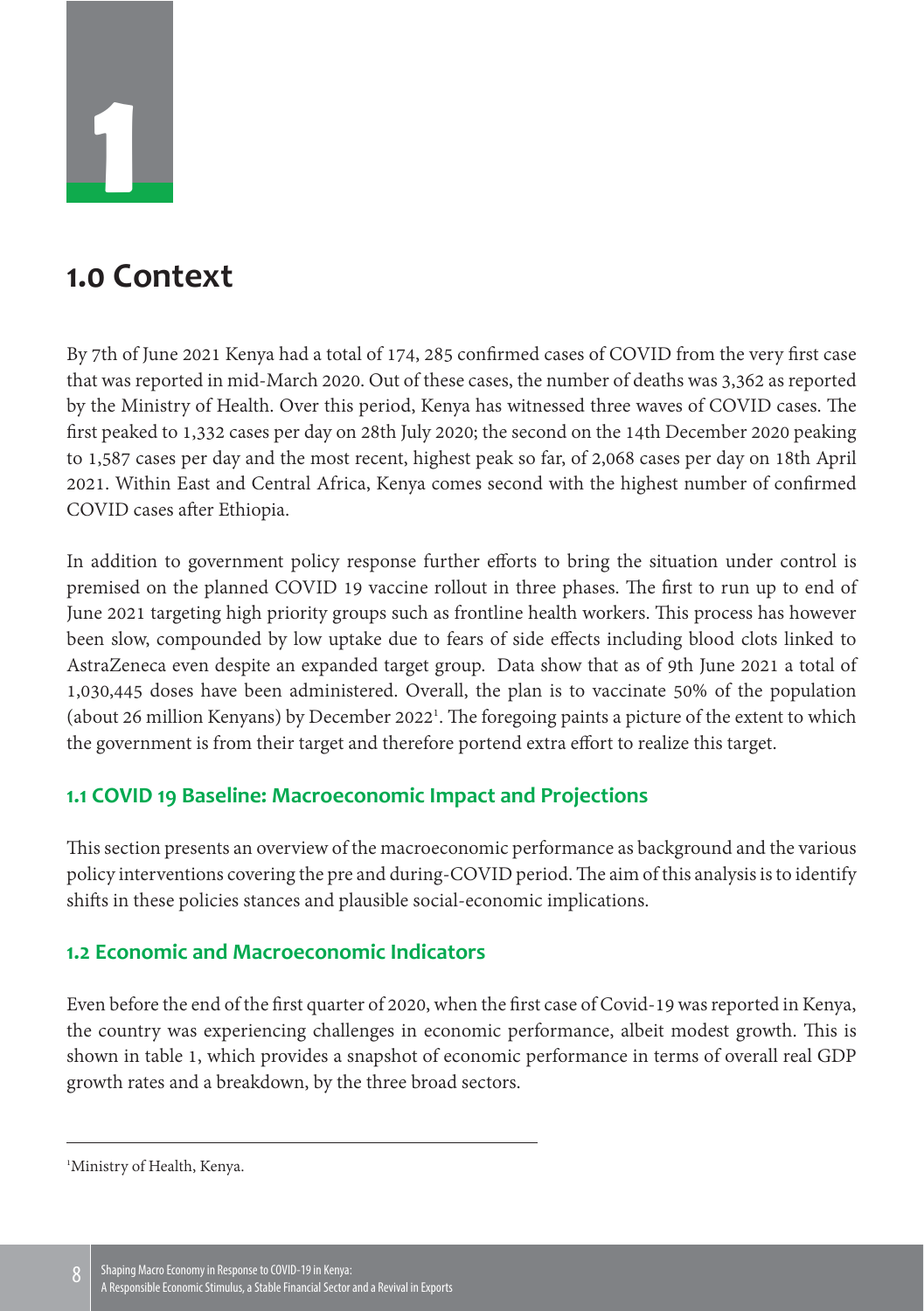#### **Table 1: Pre and Post COVID-19 Macroeconomic Indicators, 2017-2020 Period (%)**

|                              |                                                  | Pre-Covid |      |      |     |        |                |                |        |
|------------------------------|--------------------------------------------------|-----------|------|------|-----|--------|----------------|----------------|--------|
|                              |                                                  | 2017      | 2018 | 2019 |     |        | 2020 Quarterly | 2020           |        |
|                              |                                                  |           |      |      | Q1  | Q2     | Q <sub>3</sub> | Q <sub>4</sub> |        |
|                              | Primary Sector                                   | 2.0       | 6.2  | 3.6  | 4.4 | 4.9    | 4.3            | 6.0            | 4.9    |
|                              | Secondary (industry)<br>Sector                   | 3.8       | 5.5  | 4.8  | 4.7 | $-0.5$ | 3.3            | 7.7            | 3.8    |
| % Real GDP                   | Tertiary (services)<br>Sector                    | 6.0       | 6.7  | 6.6  | 3.8 | $-6.7$ | $-4.6$         | $-1.0$         | $-2.2$ |
|                              | Overall                                          | 4.9       | 6.3  | 5.4  | 4.4 | $-4.7$ | $-2.1$         | 1.2            | $-0.3$ |
| GDP growth<br>projections    | Pre COVID (date of<br>projection-Oct 2019)       |           |      | 5.6  |     |        | 6(2020)        |                |        |
|                              | Post COVID (date<br>of projection – Oct<br>2020) |           |      | 1.0  |     |        | 4.7<br>(2021)  |                |        |
| % Inflation                  | Core                                             | 0.8       | 1.0  | 0.4  | 0.7 | 0.6    | 0.5            |                | 0.8    |
| rate, Year-                  | Fuel                                             | 1.1       | 3.3  | 0.6  | 1.2 | 0.9    | 1.5            |                | 1.7    |
| on-Year (as<br>at the period | Food                                             | 3.1       | 1.3  | 4.5  | 4.3 | 3.0    | 2.0            |                | 2.9    |
| ended)                       | Overall                                          | 5.0       | 5.6  | 5.5  | 6.2 | 4.5    | 4.0            |                | 5.6    |

Source: KNBS

During the pre-covid period, from 2017 to 2019 the economy grew from 4.9% to 6.3% but dropped to 5.4%, an average growth rate of 5.5% for the three-year period. This is attributed to a similar overall trend in both primary and industry sectors with the services sector posting a more stable growth.

The onset of COVID in the first quarter of 2020 however dampened the economic situation. Government swift containment measures imposed to contain the spread of pandemic resulted to reduced economic activities as evidenced by contraction in real GDP growth (see table 1).

Overall year on year inflation rate has remained stable between the pre COVID period 2017-2019) and in amid COVID period in 2020, that is, within the neighborhood of 5% policy target. Nevertheless, food inflation in quarter 2 and 3 of year 2020 went up on average owing to dry weather spells and supply constraints.

#### **1.3 External Sector**

COVID 19 containment measures have significantly affected trade routes globally. This is the case in in Kenya. Trade is critical to Kenya's economy as it fuels economic growth, providing employment to the locals, which then raises their living standards and ensures the provision of a variety and affordable goods and services to Kenyans. Figure 1 illustrates the effects of COVID on Kenya's external sector contrasting the period after lockdown in 2020, that is April 2020 to December 2020 and a similar period in 2019.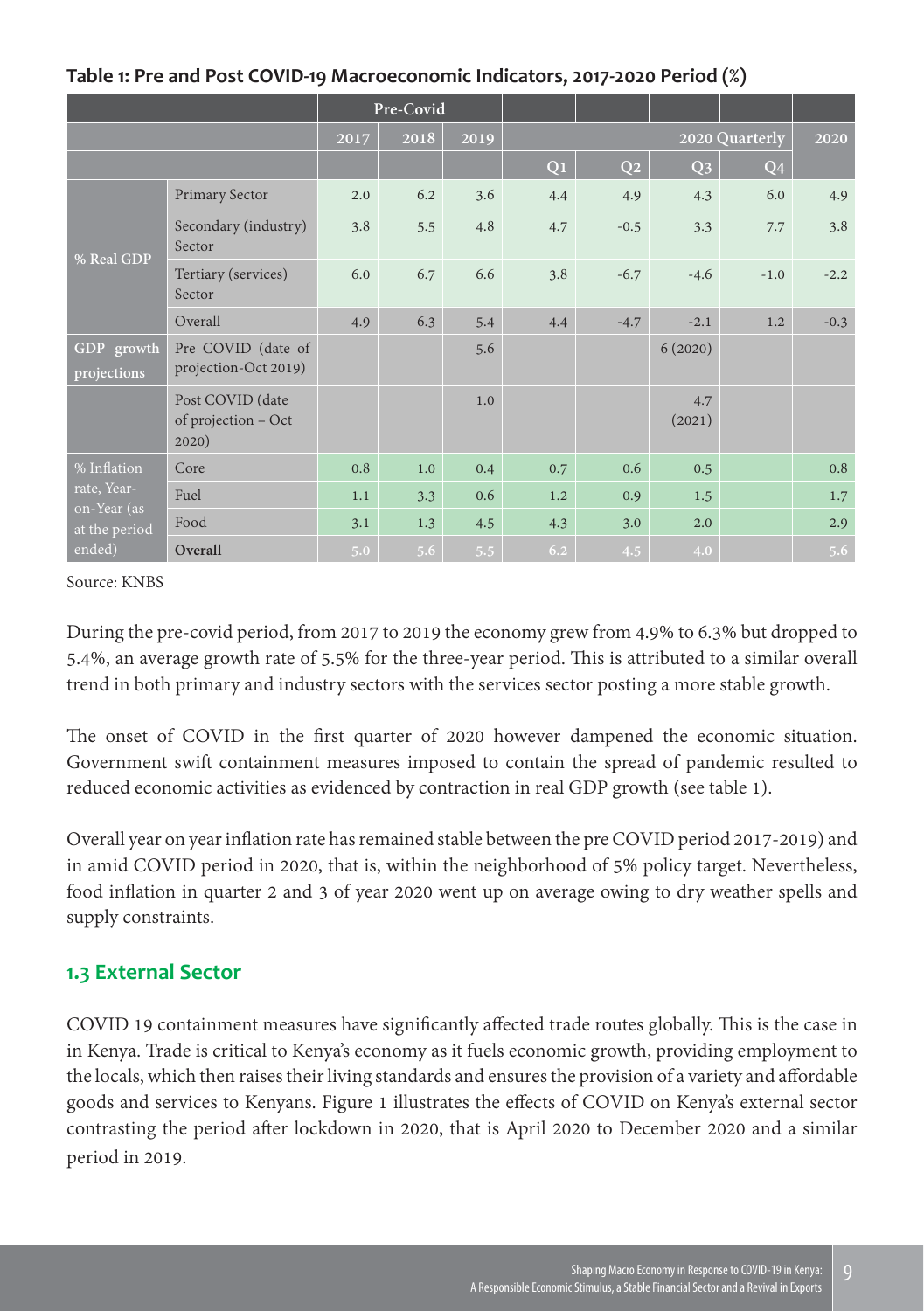

**Fig 1: Trends in Growth of Kenyan Trade, 2019-2020**

Source: Central Bank of Kenya,

The Central Bank of Kenya estimates that in April and May of 2019, imports grew by 20% and 4%, respectfully. In April of 2020, imports grew by 3%. By April of the same year 2020, import growth rates dropped to 15%. Averaging a -4% growth rate in the three month period leading to April 2020, imports had not been on a strong growth trajectory. In the month of April 2020, export growth rates were (-33%). By May 2020, export growth rates had risen to 9%. Over the three month period beginning January 2020, the average export growth rate was a positive 15%. Relative to the 3 month period year 2019, Kenya's overall trade position experienced a contraction over the year 2020. At the gross level, Kenya's trade position worsened during the year 2020.

Comparison of the growth rates over the 11 month period of April to December 2020 reflects the previous revelation that Kenya's trade position as measured by growth rates actually dropped. In that period, trade growth rates dropped from 5.76% to 4.62%.

Conversely a comparison of the growth rates over the 11 month period of February to December reveals that in the year 2019, imports grew by 0.28%. In that same period, the year 2020 experienced import growth of 0.86%. Import growth was stronger in 2020 than it was in 2019.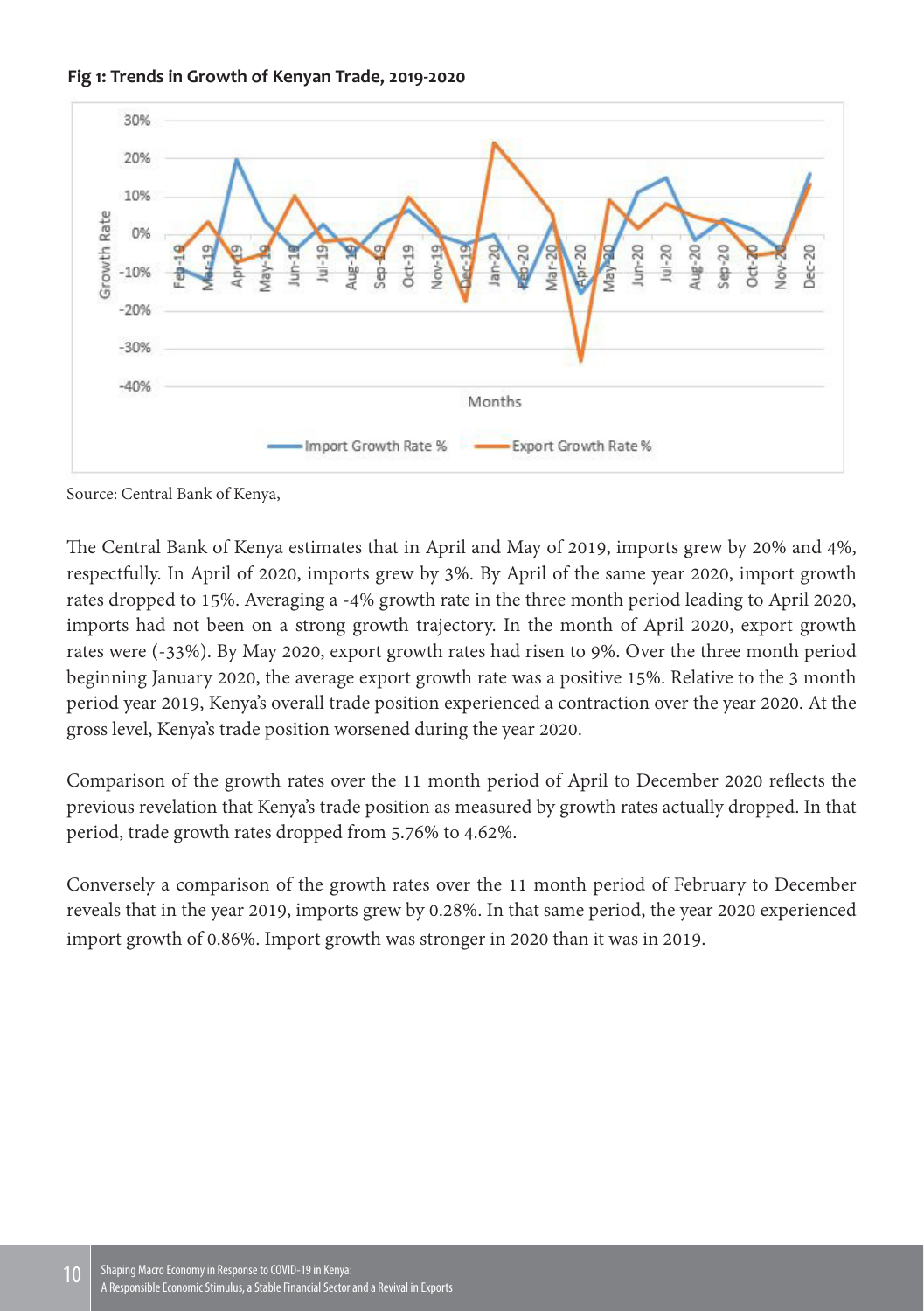



Source: Central Bank of Kenya

The Central Bank of Kenya (CBK) divides its remittance origins into three categories namely North America, Europe, Rest of World and Total Remittances. Between the 24-month period of January 2019 and December 2020, the total value of remittances grew by a factor of 1.1. In that period, the value of remittances from North America increased by a factor of 1.7. North America's 24-month average share of remittance flows to Kenya was 52.32%. This was larger than Europe's 20.43% and the rest of worlds 27.25% shares, making North America, the largest source of increased remittances. CBK data shows resilience of remittance inflows despite widening of current accounts deficits where imports have grown at a faster pace than exports.

#### **1.4 Fiscal Policy**

The downward trend in the revenue performance continued to worsen in the wake of Covid-19 pandemic. Ordinary revenue, which is mainly driven by tax revenue is estimated to decline to 14.5% of GDP in 2020/21 from 15.5% of GDP in the previous year (see table 2). Tax relief measures coupled with effects of containment measures led to significant reduction of revenue collection in the main sources including income tax and import duty.

Conversely, expenditure remained stable over the period, declining by 0.5 percentage points in relation to GDP (25.2% to 24.7%) between the 2019/20 and 2020/21, partly driven by the economic stimulus programmes and spending on Covid-19 responses across supporting line ministries and counties. Consequentially, the budget deficit is estimated to remain large, 7.9% of GDP, which is above the medium-term target of 3% by 2022/23.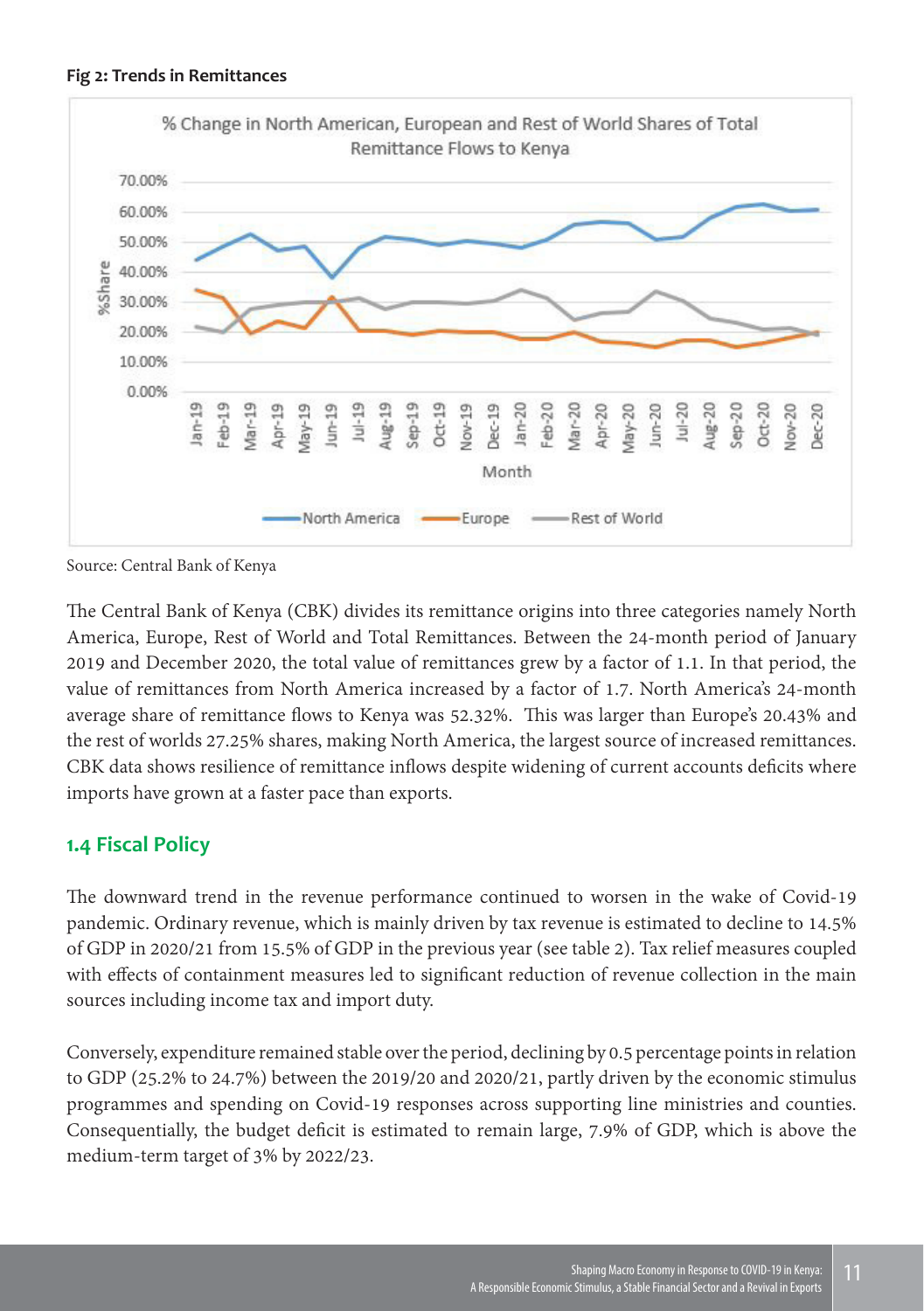|                                   |                                          | 2018/19 | 2019/20 | 2020/21 (Estimates) |
|-----------------------------------|------------------------------------------|---------|---------|---------------------|
| % Revenue to GDP                  | <b>Total Revenue</b>                     | 18.2    | 17.0    | 16.8                |
|                                   | Ordinary Revenue                         | 16.0    | 15.5    | 14.5                |
|                                   | Recurrent                                | 16.3    | 16.2    | 16.2                |
| % Expenditure to<br><b>GDP</b>    | Development & Net<br>Lending             | 5.8     | 5.8     | 5.2                 |
|                                   | Transfers<br>County<br>to<br>Governments | 3.9     | 3.2     | 3.3                 |
|                                   | Total Expenditure &<br>Net Lending       | 26.0    | 25.2    | 24.7                |
| % Budget Deficit to<br><b>GDP</b> |                                          | 7.8     | 8.2     | 7.9                 |
|                                   | Income Tax                               | 7.3     | 6.9     | 6.1                 |
| % Tax to GDP                      | <b>VAT</b>                               | 4.4     | 3.8     | 4.3                 |
|                                   | <b>Import Duty</b>                       | 1.1     | 1.0     | 0.9                 |
| % Public Debt to                  | Debt Stock <sup>2</sup>                  | 62      | 65.8    | 70.4                |
| <b>GDP</b>                        | <b>Debt Servicing</b>                    | 8.0     | 8.6     | 8.2                 |

#### **Table 2: Fiscal Performance in Pre and Post COVID Period, 2018/19 to 2020/21**

Source: The National Treasury and Planning, IMF

#### **1.4.1 Public Debt Trends**

The total debt stock is estimated to increase to 64.3% of GDP in 2020/21 compared to 60.8% of GDP in 2019/20. The increase in the public debt is attributed to external loan disbursements; exchange rate fluctuation; and the uptake of domestic debt during the period. The uptake of the external loans is driven by the need to finance the budget deficit and Covid-19 relief measures. The debt servicing charges are projected to remain high at approximately 8.2% of GDP. Large debt obligations by Kenya are likely to remain a challenge and thus may affect its budget implementation in the aftermath of the pandemic. For the case of borrowing through Kenyan Banks, the increased government borrowing has displaced borrowing by private enterprises and households. Data from Kenya National Bureau of Statistics as shown in Table 2 demonstrates that government borrowing as share of total advances has grown from 24% in 2014 to 34% in 2020.

2 Page 29 of IMF Country Report (Kenya) No. 21/72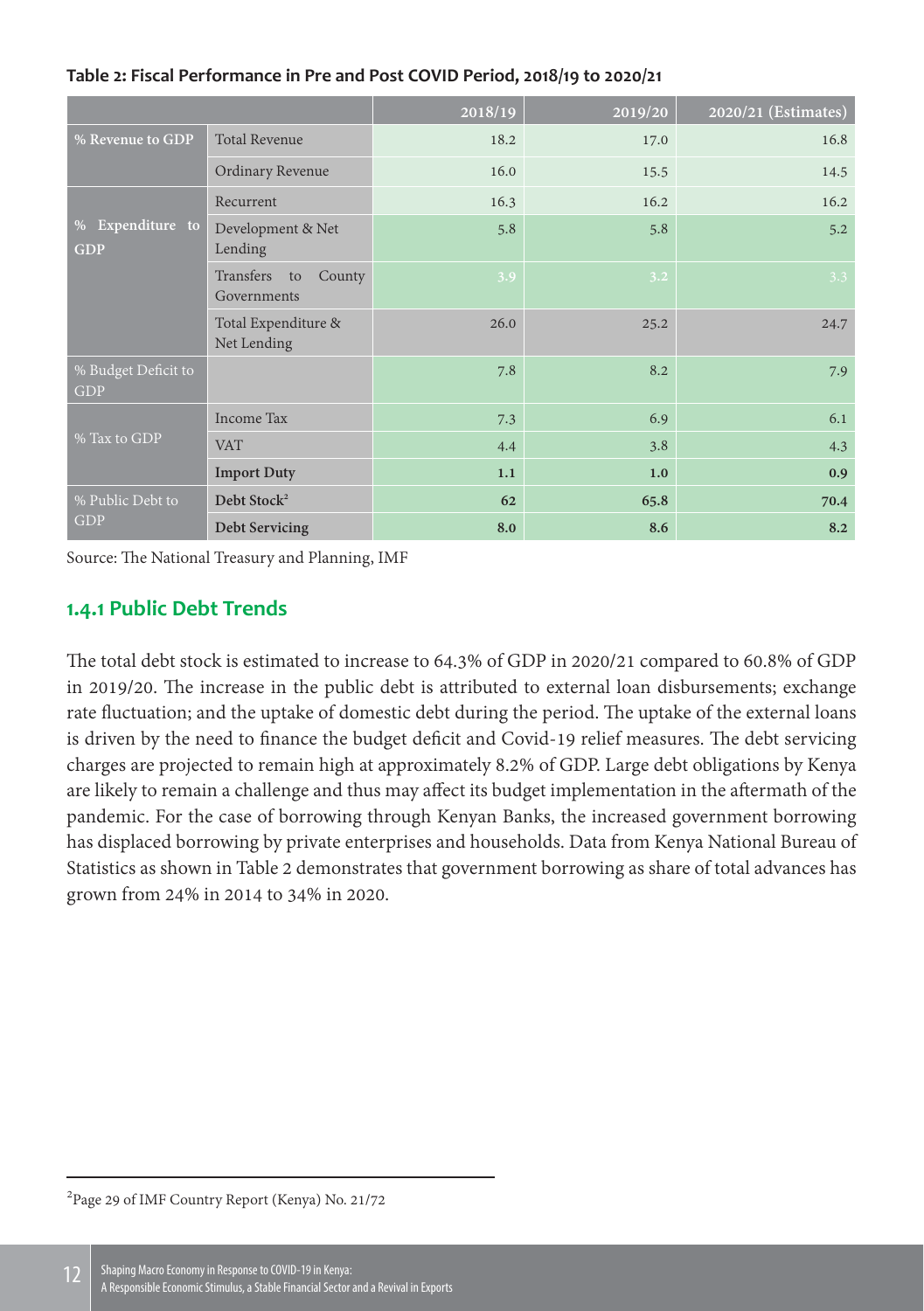#### **Table 3: Commercial Banks' Bills, Loans and Advances (Ksh Billion)**

|                           | 2014     | 2015     | 2016     | 2017     | 2018     | 2019     | 2020     |
|---------------------------|----------|----------|----------|----------|----------|----------|----------|
| Government                | 567.13   | 648.82   | 790.97   | 930.17   | 1,057.21 | 1,177.09 | 1,483.33 |
| Private Enterprises       | 1,472.72 | 1,842.55 | 1,854.31 | 1,903.76 | 1,959.79 | 2,101.75 | 2,293.58 |
| Private Households        | 316.19   | 325.89   | 380.82   | 385.08   | 411.74   | 434.76   | 453.95   |
| Government/Total Advances | 24%      | 23%      | 26%      | 29%      | 31%      | 32%      | 34%      |

Source: KNBS Statistical Abstracts & KNBS Economic Survey (Various Issues)

#### **1.4.2 Government Fiscal Constraints**

Governments regulate the economy through fiscal and monetary policy. Finding itself within reach of the debt ceiling, the Kenyan government had little room to respond with large stimulus packages. The load of public debt continues to impose significant costs in the form of interest and principal payments. Supply and demand shocks also mean a smaller tax base from which to collect revenue.

The government has been on an expansionary fiscal policy stance in the last decade. To this end, the government has since 2013/14 been borrowing a net amount of Ksh 685.7 billion annually, thus increasing the debt stock by a factor of 3.4. In other words, stock of debt has been on an upward trend, that is, rising from Ksh 2.11 trillion (47% of GDP) in 2013/14 to Ksh 7.25 trillion by November 2020 (66% of GDP) Interestingly projections indicate that by 2023 the net accumulated debt will be Ksh 9.3 trillion, surpassing the current ceiling by Ksh 310 billion.

The high level of debt stock has resulted to a fast rise in debt servicing charges. This situation may get worse owing to continued heavy borrowing and shortfall of revenue on the back of COVID induced low economic activities. Of note is that the debt service to tax revenue ratio for 2019 and 2020 has breached the 30% threshold (see table 4). Equally, increase in the high debt redemption, as per the current trend, may significantly disrupt the budget implementation especially in light of falling revenues.

#### **Table 4: Debt Sustainability Analysis, April 2020**

| l Indicator                                          | Threshold' | 2019 Actual | 2020 Projection |
|------------------------------------------------------|------------|-------------|-----------------|
| PV of public debt to GDP ratio (%)                   | 74         | 57.6        | 62.4            |
| Absolute threshold (Ksh trillion)                    | 9          | 6.0         | 6.2             |
| PV of public debt to revenue and grants ratio        | 300        | 313.9       | 338.1           |
| Debt service (Total) to revenue and grants ratio (%) | 30         | 33.4        | 53.8            |
| Overall risk level                                   | Low        | Moderate    | High            |

Source: IMF Country Report No. 20/156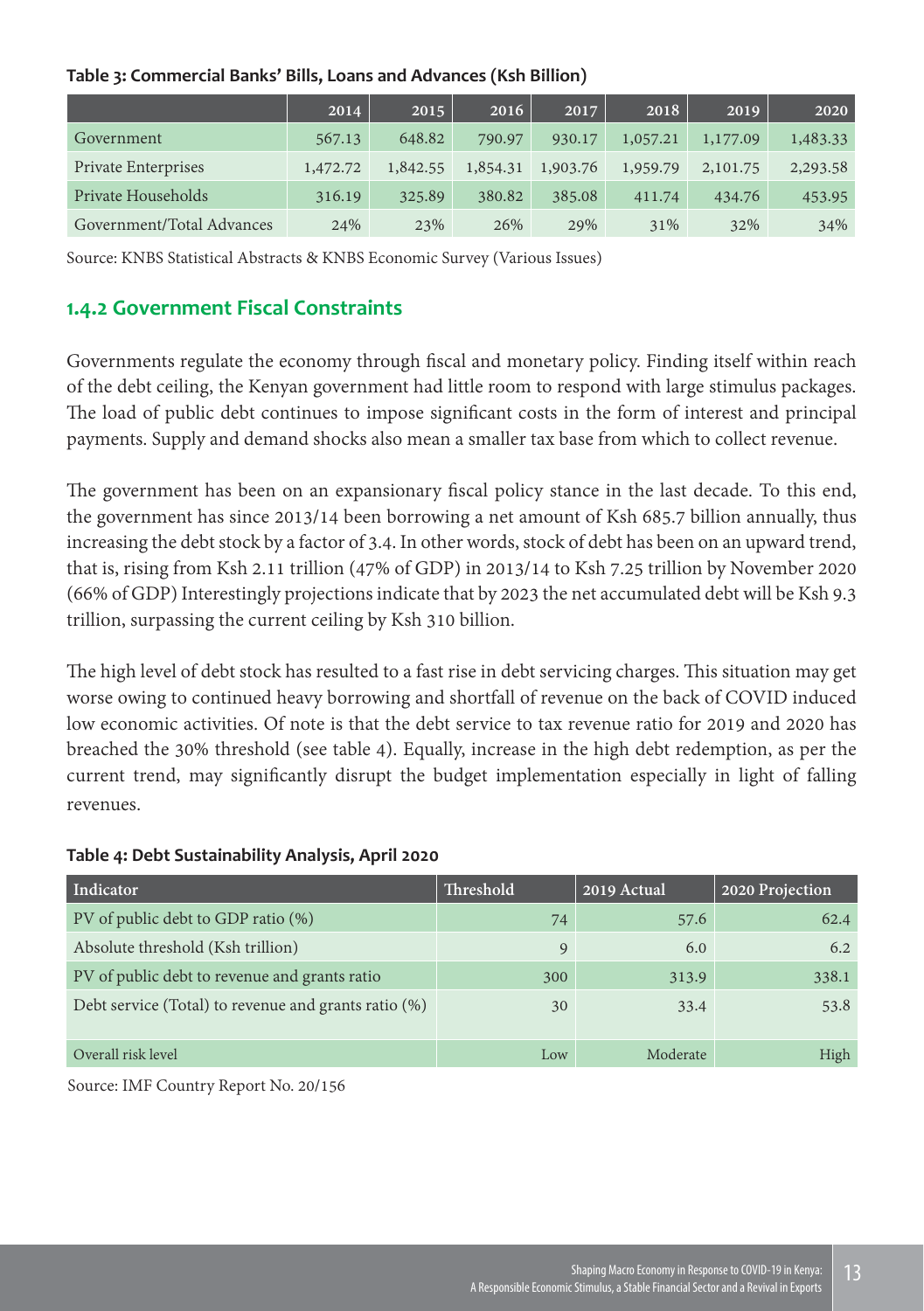Overall, Kenya has experienced a deterioration in the debt levels and in cost and risk of servicing this debt as shown in the two indicators of PV of debt-to-revenue and grants ratio and debt service-torevenue and grants ratio under debt sustainability analysis as shown in table 5. Because of breaching these two indicators of Kenya debt distress, the possibility of defaulting in debt repayment situation has worsened from moderate to high.

#### **1.5 The Underlying Socio-Economic and Environmental Context**

The Covid-19 pandemic created a financial, health and social shock, which affected households throughout Kenya to varying degrees. Because the rise of the pandemic created both a supply side and demand side shock for firms in Kenya, it constricted the size of the market and reduced consumption and spending simultaneously.

Containment measures have resulted to adverse economic consequences, including dampened demand for agricultural products, disruptions of supply chains and exports thus weakening livelihoods and food security. Although the initial health impact of COVID 19 was largely in urban areas, this has over time spread to rural areas and indeed in the entire country.

#### **1.5.1 Employment levels**

Kenya experienced an unprecedented loss of jobs of 1.7 million people within the period between March and June 2020<sup>3</sup> as a consequence of containment measures. Specifically, unemployment levels went up markedly at the onset of COVID in quarter 2 and quarter 3 of 2020 compared to the pre COVID level over the same period in 2019. In particular, unemployment levels increased from 4.7% in quarter two and 5.3% in quarter three of 2019 relative to 10.4% and 7.2% respectively over the same period in 2020 (table 5). In fact, job losses and reduced earnings portend deterioration of household welfare.

#### **Table 5: Comparison of Labour force and unemployment rate in Quarter 2 and Quarter 3 for 2019 and 2020**

|                             | O <sub>2</sub> |        | $Q_3$ |       |
|-----------------------------|----------------|--------|-------|-------|
|                             | 2019           | 2020   | 2019  | 2020  |
| Population (15-64), Million | 26.8           | 27.7   | 27.0  | 27.7  |
| Labour Force, Million       | 18.7           | 17.7   | 18.8  | 19.0  |
| Unemployed, Million         | 0.9            | 1.8    | 1.0   | 1.4   |
| Unemployment Rate (%)       | 4.70%          | 10.40% | 5.30% | 7.20% |

Source: KNBS

<sup>3</sup>KNBS (2020) and Quarter Labour Force Survey 2020 pp1-2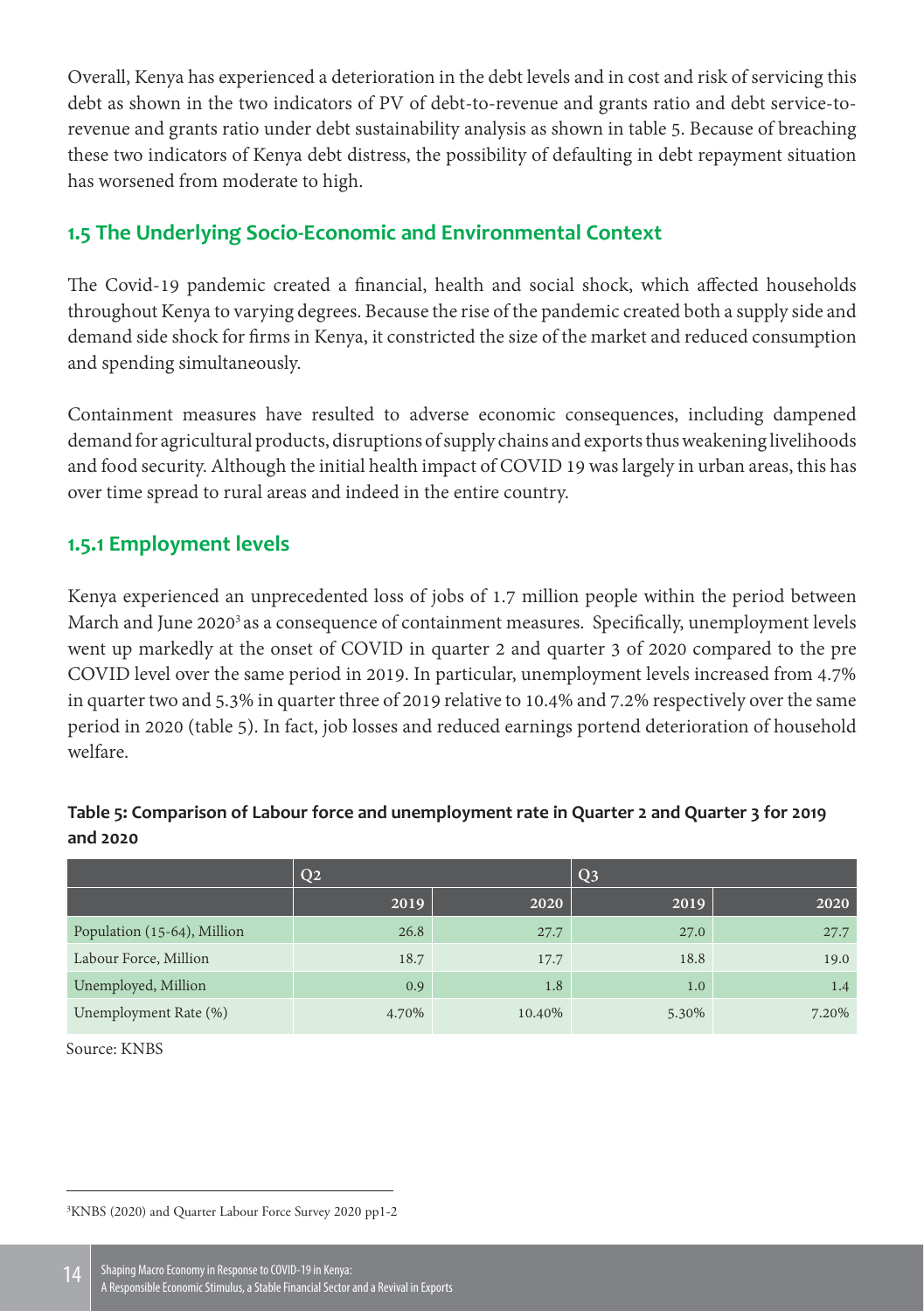Of note is that workers in the services sectors were disproportionately affected relative to those in both industry and agricultural sectors and specifically women wage workers as their average hours worked reduced by 30% relative to 18% for men<sup>4</sup>. The direct implication of this is that in addition to the shock to demand, many Kenyans lost their primary source of income and therefore suffered a consumption reduction, which created the need for the safety nets to be activated.

Initially the spread of the diseases was confined to the dwellers in the urban areas of Kenya. For example, a study<sup>5</sup> conducted in Nairobi finds that the pandemic social and economic impact on adolescents and young adults is highly gendered, with young women and girls most affected. In this case, women reported more time spent on caregiving and households responsibilities while their male counterparts are more likely to have given up schooling for income generation during the pandemic in Nairobi. Other reports show that over time however, the contagion spread spatially towards rural communities and county government that form Kenya's borders. Thus, not only are Kenyans losing income sources but the economic shock also aggravates the health shock because it creates a need for people to spend on their own medication.

Other effects of the pandemic are on livelihoods and food security. Closures of markets and slowdown at borders for import of food from neighbouring countries resulted in rise in food poverty rates. Reduced earning to purchase food exacerbated this situation, especially in Nairobi and Mombasa. Kenya National Bureau of Statistics survey conducted in May 2020 showed that due to regulations in the transport to curb spread of the pandemic, overall cost of transport countrywide went up by 51.7%, further affecting the most vulnerable (low-income earners and people residing in informal settlements) in the population. Alternatively, about 32.2% of Kenya resorted to walking. Moreover, meeting daily expenses such as housing rent became more difficult with about 30.5% of Kenyan renting houses been unable to pay their rent on time. This category of the population works largely in the informal sector, and live from hand to mouth implying that any disruptions in terms of loss of income hits them hardest and that they are the most sensitive to price hikes whether on transport, food and housing, for instance.

<sup>4</sup> World Bank Group (2021) Socioeconomic impacts of COVID 19 in Kenya on Households. Rapid Response Phone Survey Round 1, January 2021

<sup>5</sup> https://www.pmadata.org/news/study-reveals-stark-gendered-social-and-economic-impacts-covid-19-youth-kenya-0)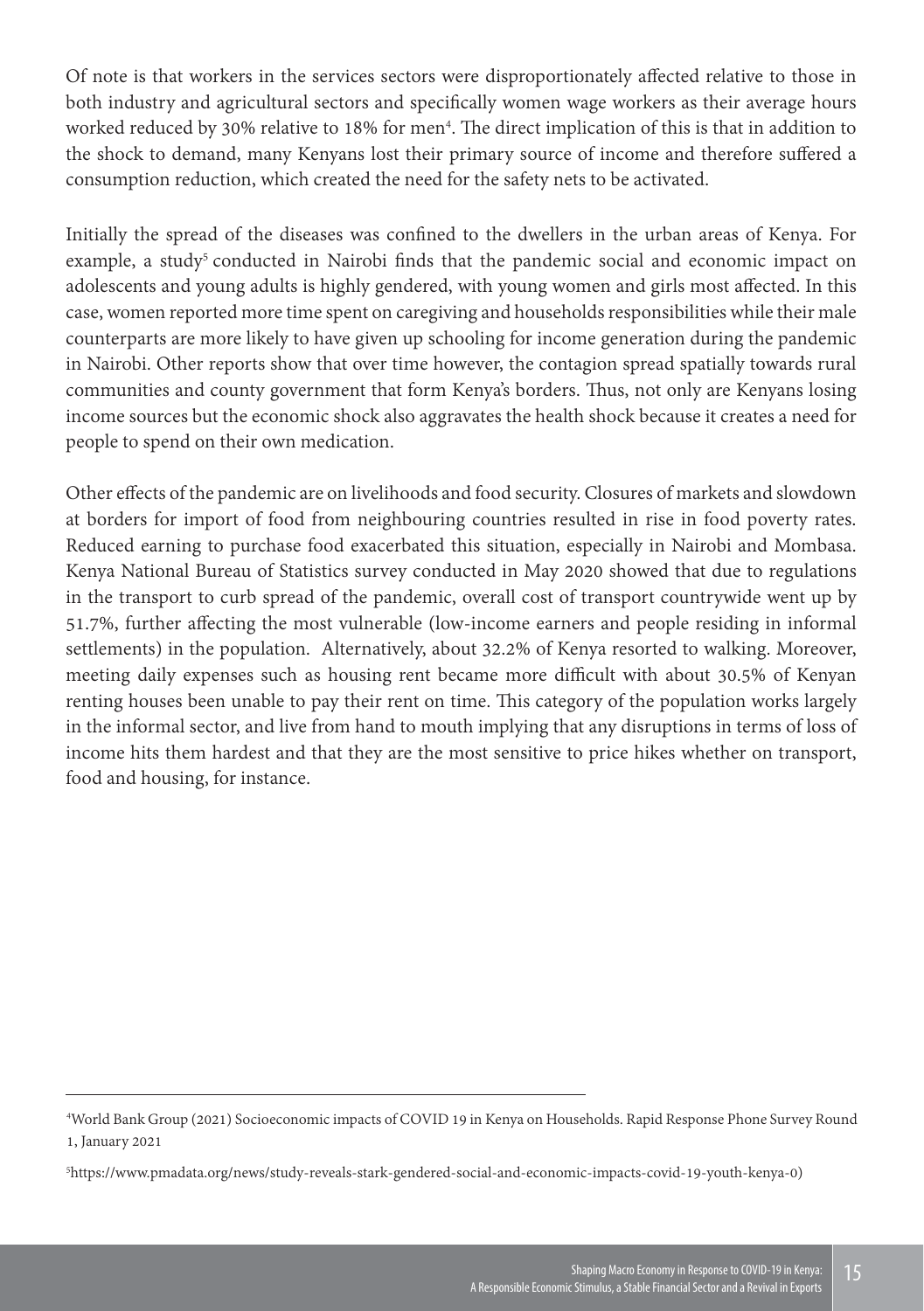

## **2.0 Broad Macroeconomic Policy Responses So Far**

Kenya continues to endure the effects of COVID 19 and related countermeasures. As earlier noted, in March 2020, the government imposed various containment measures such as curfews and cessations of movement in counties to curb transmission of COVID 19. This resulted in restrictions on working hours, led to job losses and overall adverse effects on economic activities. Put together, these measures created supply and demand side shocks.

To cushion Kenyan households and businesses from these adverse effects of COVID 19 pandemic, the Government of Kenya implemented various fiscal (tax reliefs and other measures), monetary and trade policy measures with varied objectives.

#### **2.1 Fiscal policy interventions in Kenya during the pandemic**

Specifically, fiscal policy interventions included various tax measures (see table 5), adopted alongside increases in government Covid-19 related expenditure which were implemented to cushion citizens against the demand shock caused by the pandemic. Since citizens look up to government during pandemics, measures within the government's immediate control provides for the opportunity of using these tools to restore balance in the economy. Tax relief measures is an efficient tool owing to the fact that it increases individual's disposable income which in turn increase consumption hence stimulating the recovery of the economy. Conversely, increase of government expenditure during pandemics is expected to create positive multiplier effect across the economy.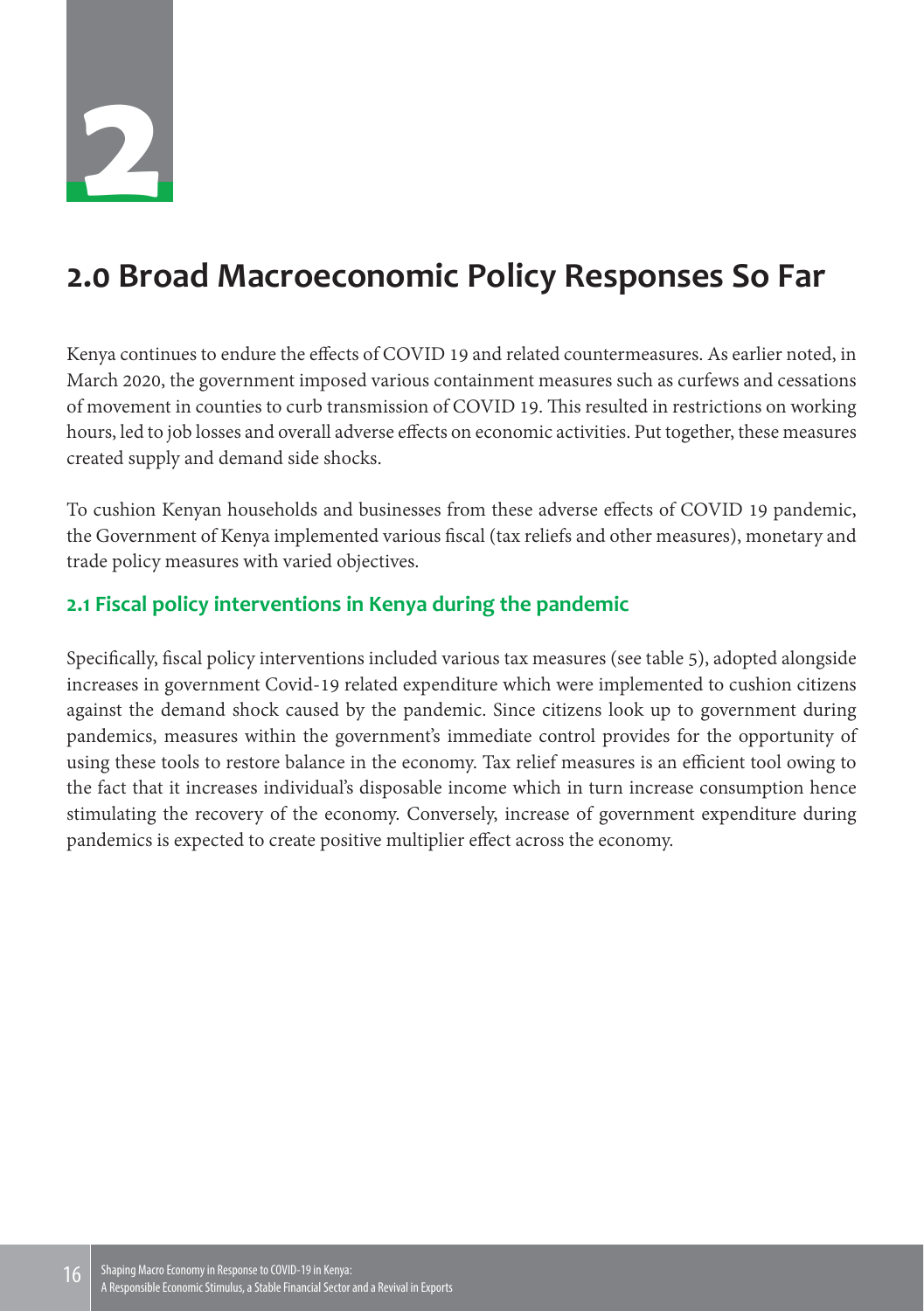#### **Table 6: Tax Relief Measures**

|                                                                        |                         | Collection pre-<br>COVID (Ksh<br>Billion) |                |                     |                                        | Est. of Rev losses<br>(Ksh Billion |                |
|------------------------------------------------------------------------|-------------------------|-------------------------------------------|----------------|---------------------|----------------------------------------|------------------------------------|----------------|
| <b>Tax Relief Measures</b>                                             | Targeted<br>Beneficiary | 2018/19                                   | 2019/20<br>(A) | Est. 2020/21<br>(B) | Est.<br>$2020/21$ (B)<br>$Diff' (B-A)$ | <b>PBO</b>                         | World-<br>Bank |
| Reduction of corporate<br>income tax (CIT) from<br>30% to 25%          | Formal firms            | 292.4                                     | 340.9          | 308                 | $-32.9$                                | 45.7                               | 13.7           |
| Reduction of turnover<br>$\text{tax}$ (ToT) from 3% to<br>1% for MSMEs | <b>MSMEs</b>            |                                           |                |                     |                                        | 0.05                               | 0.1            |
| Reduction of Value<br>Added Tax (VAT) from<br>16% to 14%               | General<br>public       | 414.1                                     | 412.6          | 481.6               | 69                                     | 49.6                               | 13.8           |
| 100% PAYE tax relief<br>for earning below Ksh<br>24,000 pm             | Formal                  | 393.4                                     | 395.4          | 377                 | $-18.4$                                | 26.9                               | 11.7           |
| Reduction of PAYE top<br>income tax band rate<br>from $30\%$ to $25\%$ | employees               |                                           |                |                     |                                        |                                    |                |

Source: Tax Amendment Act 2020; NT QBER and Est. of Revenue 2020/21; Parliament Budget Office (PBO), Kenya and World Bank

The tax relief measures as shown in table 6 were approved and took effect in April 2020. The government proposed a 100% tax relief for persons earning gross monthly income of up to Ksh 24,000 generally categorized as low-income earners. The additional income for a person earning a monthly income Ksh. 24,000 is approximately Ksh. 1,700 per month. The calculations show an additional 717,497 taxable persons were now being taxed at 0%. In 2019 there were about 49,747 (1.7%) formal sector workers paying the 0% effective tax rate. With the resizing of the first tax band as a Covid-19 relief measure, this number has grown to 767,244 (26.2%). What this means is that an additional 24.5% of the formal sector income earners are relieved from paying personal income tax. The tax burden for this 26.2% of formal sector workers has shifted from both income and consumption taxes towards consumption taxes. The government also proposed to reduce the top Pay-As-You-Earn (PAYE) rate from 30% to 25%. This incentive is expected to align with the 100% tax relief for low-income earners, allowing the government to channel additional resources to cushion the affected individuals from the impact of the virus.

To support businesses and increase their resources, the government effected tax reduction for turnover tax rates and corporate income tax. Turnover tax rate for micro, small and medium-term enterprises (MSMEs) was reduced from 3% to 1%. Corporate income tax was reduced from 30% to 25% to allow companies additional resources to sustain their operations in this difficult time. The effects of the pandemic on businesses like the loss of key markets and ultimately shutting down. The tax relief measures can only yield results if they are sustained over a few years after the current pandemic.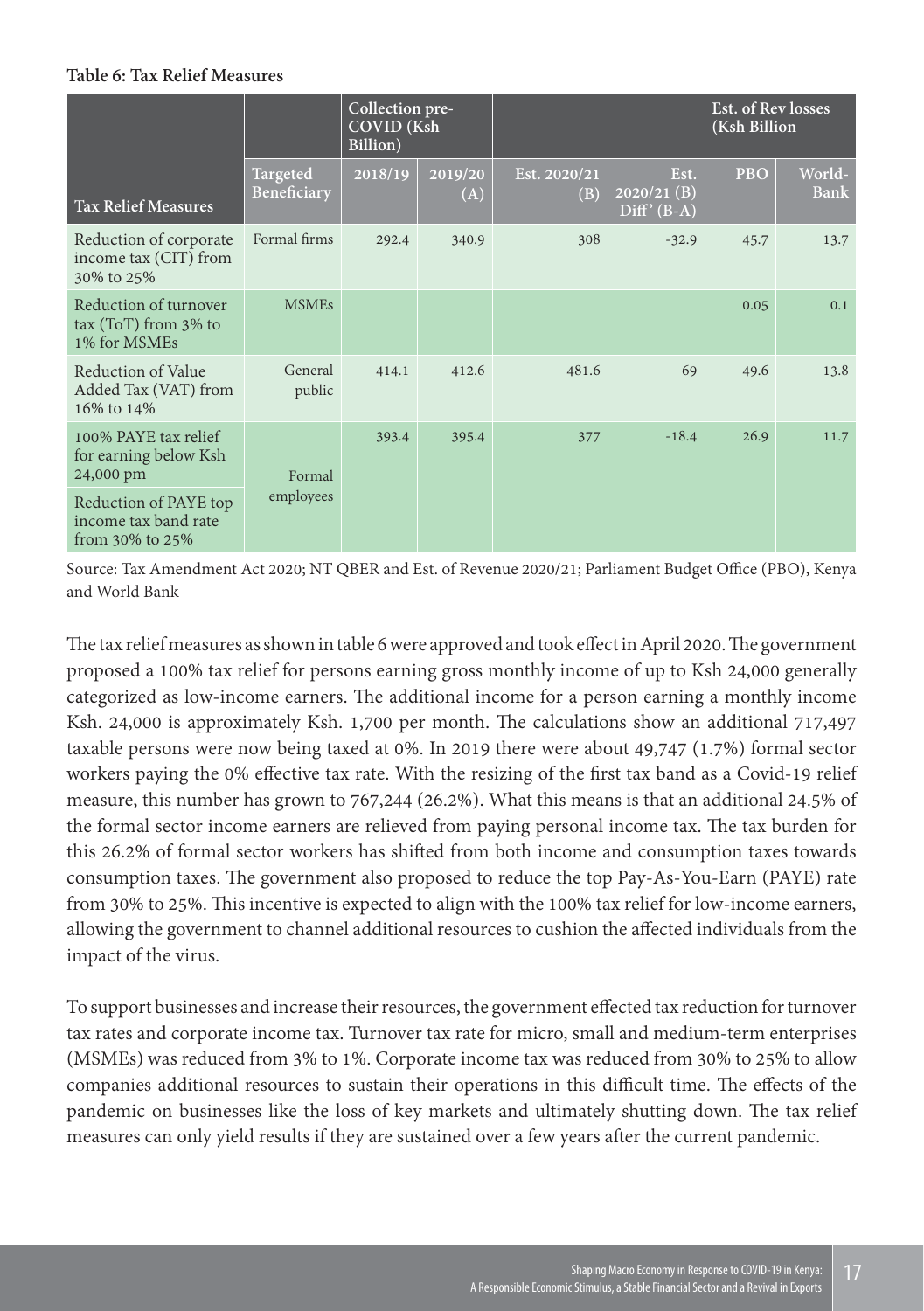Overall table 6 shows estimation of revenue that will be forgone due to the tax relief measures. For the individual tax relief measures, there is a comparison of the difference between what was collected in the FY 2019/20 and the estimate of what will be collected in 2020/21. Furthermore, Parliament Budget Office (technical arm of parliament) and World Bank also provide their estimates of revenue losses, that however differ significantly but without offering any explanation. It means, whatever is the accurate quantum of revenue foregone, that the government cannot sustain the tax relief measures that long without the opportunity cost in revenue collection.

#### **2.1.1 Reversal of Tax Relief Measures**

It is no wonder that on December 4th, 2020, the government proposed reverting to the prevailing tax rates before the onset of Covid-19. The decision to take a short-term recovery strategy on tax relief measures was to increase government revenue, which was lost during the nine-month period of tax relief. The corporate tax rate and turnover tax rate reverted to 30% and 3% respectively. According to a working paper by the World Bank, the Covid-19 shock has been severe and widespread across businesses with persistent negative impact on sales (World Bank, 2020). The paper also notes that smaller firms are disproportionately facing greater financial constraints and the great uncertainty about the future for firms that have experienced larger drop in sales. Reverting to the pre-Covid-19 tax rates only nine months after the tax reductions might limit the capacity of businesses to recover from the effects of the pandemic.

In their defense the National Treasury in a press statement noted that the tax rates are not new but just a return to the prevailing tax rates before the onset of the pandemic. The reversion of pay as you earn to 30% has had a few consequences on the formal sector workers. The government has pushed the tax burden away from lower income earners by maintaining the zero-tax rate for low-income earners. As it is already, more than half of the formal sector workers are already paying the highest tax rate as shown by IEA-Kenya in an analysis of 8 lessons from tax law changes. About 26% of formal sector workers were charged at the maximum tax rate in 2020 while 54% of formal sector workers are charged at the maximum tax rate in 2021.

#### **2.1.2 Government Expenditure Measures**

To mitigate the effects of the pandemic on the Kenyan economy, on the 25th of March 2020, the President proposed various expenditure related measures (Presidential Address March 25th, 2020). All Government Ministries and Departments were expected to make the payment of at least of Ksh. 13.8 billion of the verified pending bills, within three weeks so as to improve liquidity in the economy and ensure businesses remain afloat by enhancing their cash flows.

The Kenya Revenue Authority was also mandated to make the payment of all verified VAT refund claims amounting to Ksh. 10 billion within 3 weeks in order to improve cash flows for businesses. Ksh 1.0 billion from the Universal Health Coverage was appropriated towards the recruitment of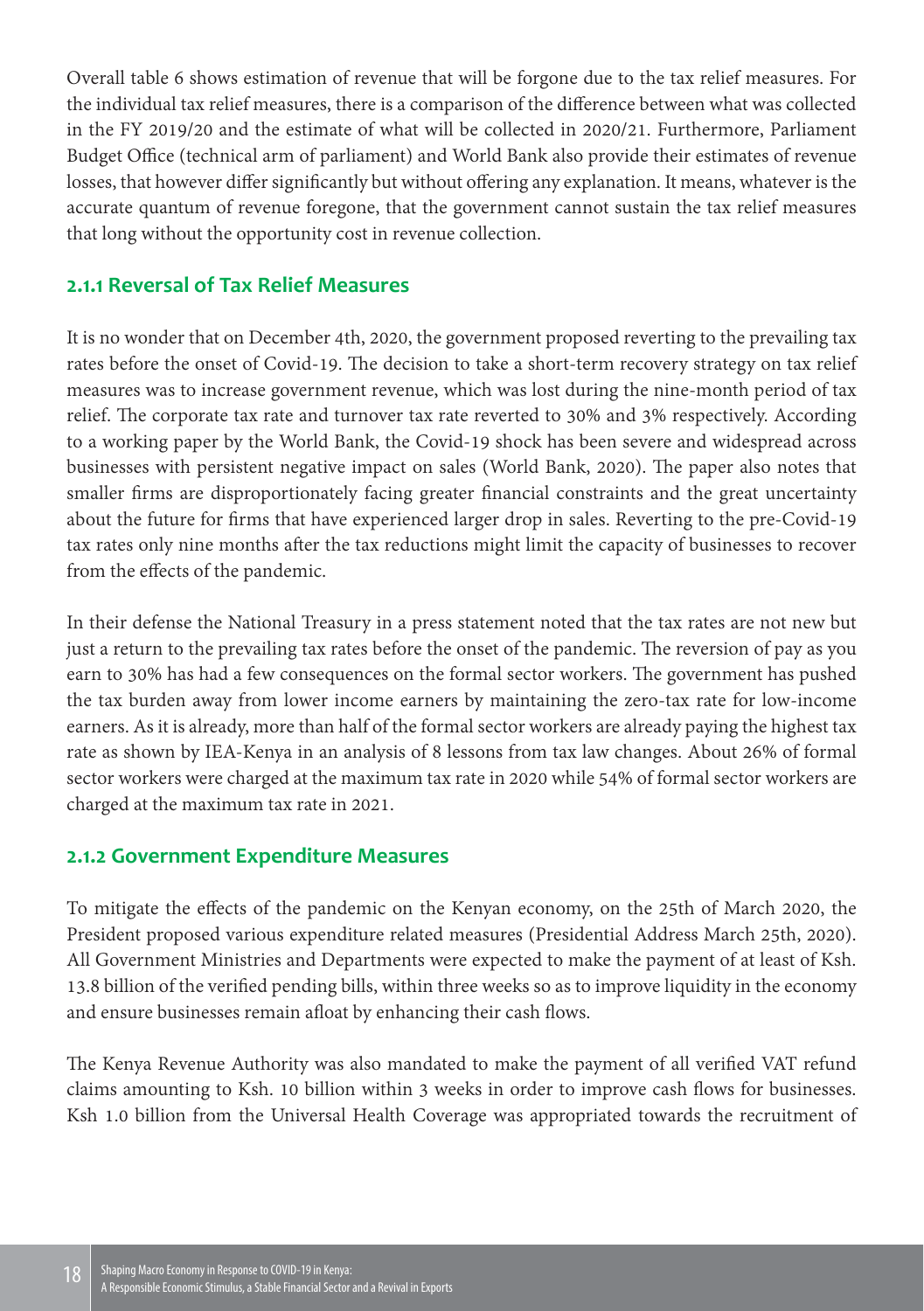additional health workers to support in the management of the spread of COVID-19. An additional Ksh 10 billion was allocated towards cushioning the elderly, orphans and other vulnerable members of the society through cash-transfers by the Ministry of Labour and Social Protection from the adverse economic effects of the COVID-19 pandemic.

To support county governments' response to the pandemic, Ksh 5 billion was allocated towards setting up requisite infrastructure for urgent response. An additional Ksh 2.36 billion was also allocated to county governments for purposes of supplementing allowances for the frontline health care workers with a further allocation of Ksh 1.5 billion to Kitui, Mandera, Kisumu and Coast general hospitals. It is important to note that the funds disbursed to county governments were outside the funds approved under county revenue allocation act (CARA) 2019 as part of Covid-19 emergency response measures.

| Items                                                  | Ksh (Billion)/ Share of total |
|--------------------------------------------------------|-------------------------------|
| Food relief, WASH and others                           | $2(3.9\%)$                    |
| Pending Bill clearance                                 | 13.8 (26.8%)                  |
| Value Added Tax (VAT) refund                           | $10(19.4\%)$                  |
| Social protection (cash transfers)                     | $10(19.4\%)$                  |
| Allocation to county governments for Covid-19 response | $8.9(17.3\%)$                 |
| Health expenditure                                     | $6.8(13.2\%)$                 |

#### **Table 7: Economic Stimulus I in March 2020**

Source: Economic Recovery Strategy 2020

As shown in the above summary, the economic stimulus in March 2020 was targeted towards fast recovery of the economy. Nevertheless and in departure from this first stimulus programme, the President of Kenya launched the 8-Point Economic Stimulus Programme (Ksh. 56.2 billion) in May 2020 targeted towards building back a better and resilient economy- enhanced resilience of the economy to global supply chain shocks and better disaster preparedness and management (Presidential Address, 2020). This is also well documented in the November 2020 Economic Recovery Strategy report. As captured in figure 3, this Programme's focus is on improving the infrastructure, the environment, water and sanitation and other sectors such as supporting tourism recovery and food security.

The Economic Recovery Strategy places emphasis on climate change adaptation and mitigation measures that will exploit green economic activities to put the economy on a green and climate resilient recovery build-back path. The Strategy will therefore focus on measures that will drive sustainability while boosting green jobs, income and growth at the same time reducing drivers of climate change and environmentally damaging activities. The strategy, however does not specify on the immediate actions and steps to be followed towards attainment of clean and green growth (Budget Policy Statement, 2021).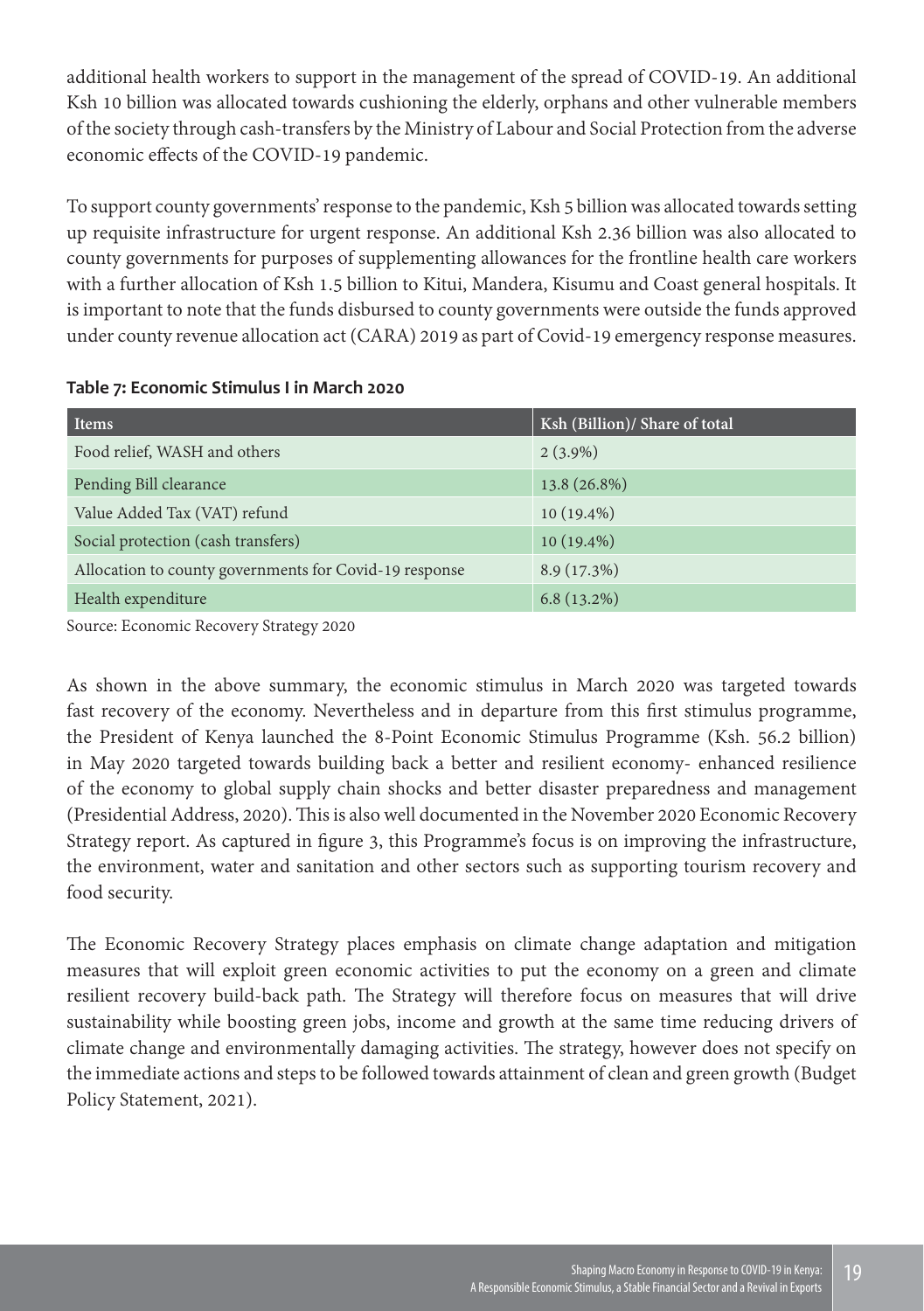

#### **Fig 3: Economic Stimulus Programme II (Ksh 56.2 Bn) - Nov. 2020**

Source: Economic Recovery Strategy 2020

#### **2.1.3 Post COVID 19 Economic Recovery Strategy**

Building on the expenditures already proposed in 2020 under the Economic Stimulus Programme, the government has rolled out a 3-year post Covid-19 Economic Recovery Strategy (ERS) to further reposition the economy on a steady and sustainable growth trajectory. The ERS and other policy measures outlined in the 2021 Budget Policy Statement aim at stimulating economic recovery (The National Treasury, 2021). The government also proposes critical review of existing programmes and policies to ensure that they are consistent with the emerging realities brought about by the pandemic.

The ERS considers a long-term economic recovery through incorporation of different policies into the budget. The key pillar of Kenya's ERS is sound macroeconomic framework supported by other key pillars which include enhanced allocation to strengthen health care systems, full implementation of the economic stimulus programme, accelerated growth in private sector, supported recovery of micro, small and medium enterprises with better disaster preparedness and enhanced resilience of the economy to global supply chain shocks. Currently the frameworks for responding to disasters are fragmented across several laws. The Government proposed development of harmonized Disaster Risk Management (DRM) legal framework and finalize the Disaster Management Fund Regulations to facilitate effective and efficient response to disasters in a more coordinated manner. In addition, to strengthen Disaster Risk Management, the Government proposes to finalize the National Disaster Risk Policy, fast track the development and enactment of the National Disaster Management Bill, operationalize the National Drought Emergency Fund (NDEF), speed up implementation of the Disaster Risk Financing Strategy and strengthen National Disaster Management and Coordination Framework (Budget Policy Statement, 2021). The recovery strategy is also cognizant of the inequalities in the society that were amplified by the pandemic and aims to address inequality by enhancing social cohesion, community resilience and strengthening social protection.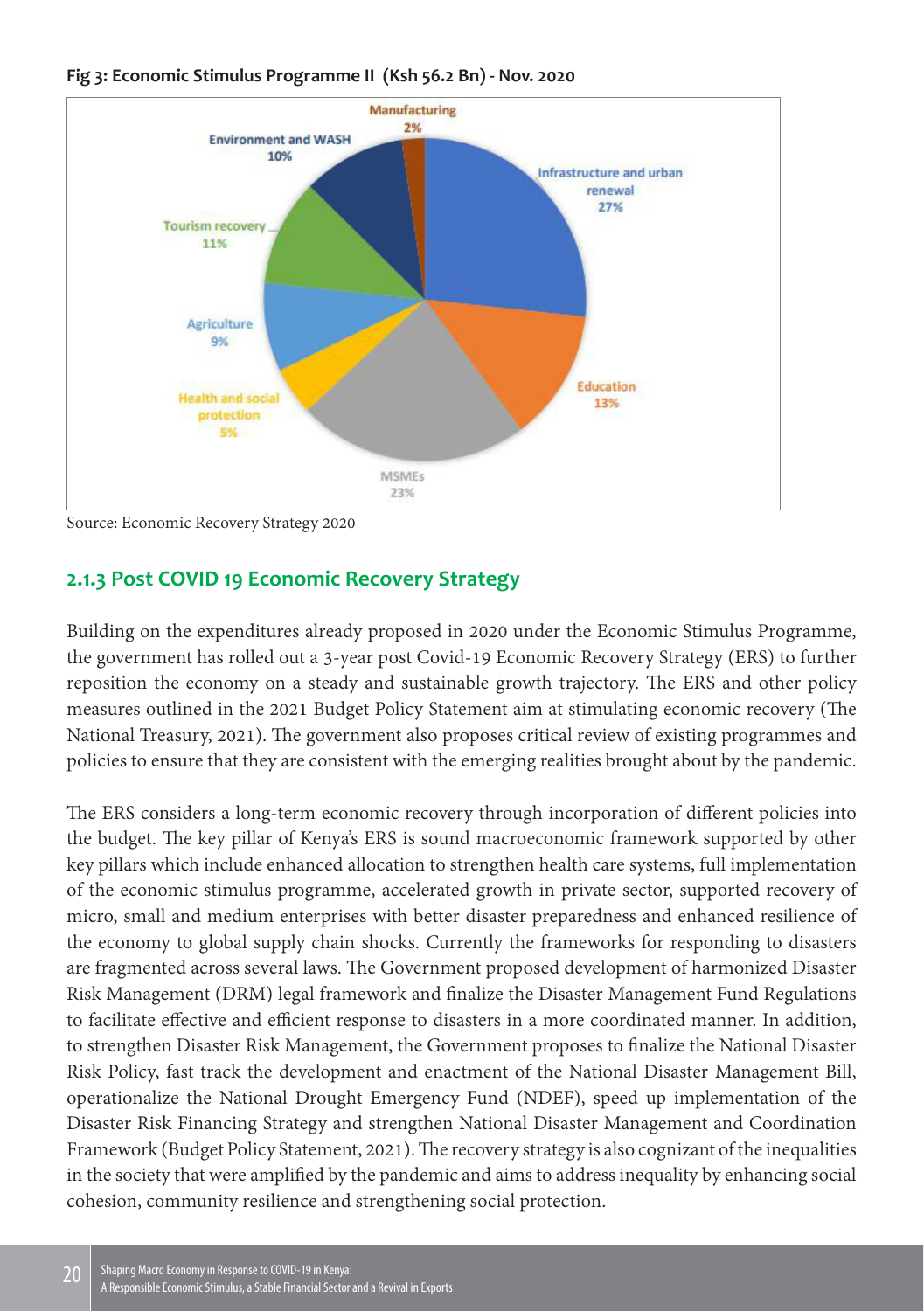

**Fig 4: Approved Budget Allocation 2020/21 Vs Proposed Budget Allocation 2021/22 (Ksh. Billion)**

Source: Budget Policy Statement 2021

As shown in the fig 4, the proposed budgetary allocation to the education, health and social protection, culture and recreation sectors have all increased. The highest increase in allocation is the agriculture sector, with an 11% change, followed by social protection, culture and recreation sector at 2% increase in budgetary allocation. The allocation towards agriculture aims to cushion farmers from adverse effects of locust invasion flooding and further secure food supply chains, through subsidized supply of farm inputs through the e-voucher system to reach 200,000 small scale farmers. Further, the Government proposes expansion of community household irrigation to cushion farmers from the adverse effects of weather and improve productivity (Economic Recovery Strategy, 2020). Both education and health sector are proposed to receive Ksh 508.6 billion and Ksh. 112.6 billion respectively, a 1% increase from the budget allocation in financial year 2020/21. Despite one of the key pillars of economic recovery strategy targeting to facilitate clean, green and resilient growth, proposed budget allocations to the environment protection, water and natural resources for the financial year 2021/22 is contracted by 2% compared to the budget allocation of the previous year.

The County governments' post Covid 19 recovery strategy was also launched on the 4th of December 2020 (Presidential Address December 4th, 2020). The strategy, the third stimulus package which is worth Ksh. 132 billion, comprises a recovery plan that priorities agriculture, water and sanitization, urban development and housing, transport, tourism, health, education, social protection, and gender and youth as anchor sectors that will help Counties to recover from the effects of Covid-19. The allocation towards county post covid-19 recovery strategy is drawn from county government budgets over the next three financial years, supplemented by resources from development partners. The strategy is expected to drive economic growth and economic rebound in the counties as the national government rolls out similar initiatives at the national level. Notably about Ksh 46.2 billion (0.4% of GDP) of the total stimulus III package of Ksh 132 billion was allocated in the national budget for  $2021/22^6$ .

<sup>6</sup> National Treasury Budget Statement 2021/2022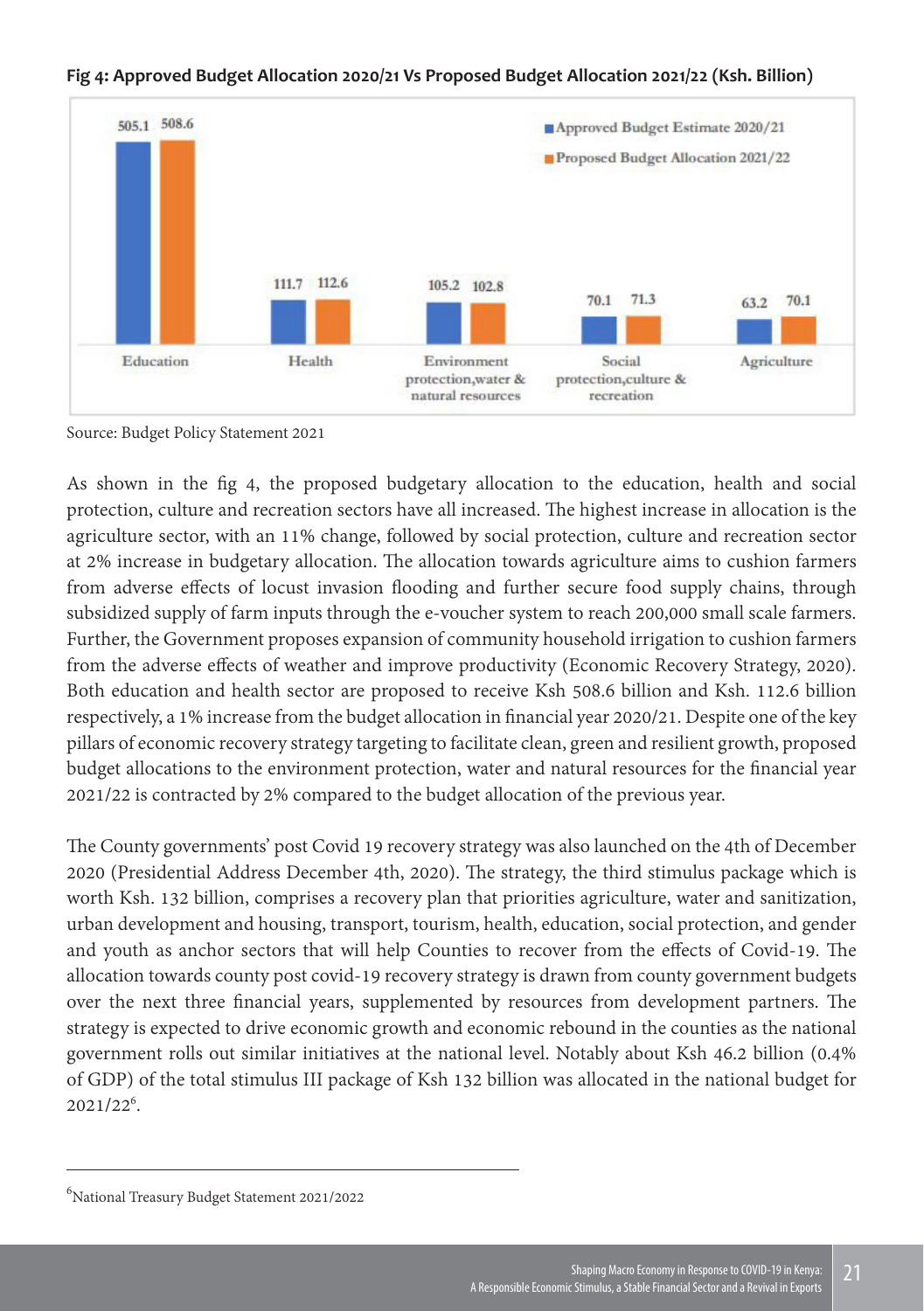#### **2.2 Monetary Policy Stimulus and Liquidity Support to Businesses**

In January 2020, the Central Bank of Kenya (CBK) lowered the Central Bank Rate (CBR) from 8.50% to 8.25% to facilitate more accommodative monetary policy that would promote lending to the private sector. At the time, growth in private sector credit stood at 7.1%. The reduction of the CBR resulted in an increase in the growth of private sector credit by 0.6 percentage points by February 2020<sup>7</sup>.

By March 2020, with the onset of the Covid-19 pandemic, it was evident that the health crises would bring along adverse economic consequences and there would be need to provide liquidity support to businesses. In this regard, the CBK responded by not only lowering the CBR even further but also through the operationalization of the Credit Guarantee Scheme for the vulnerable Micro, Small and Medium- sized Enterprises (MSMEs). In particular, the Monetary Policy Committee of the CBK saw it prudent to lower the CBR to 7.25%. This was coupled with the lowering of the Cash Reserve Ratio (CRR) from 5.25% to 4.25%. In effect this resulted to a release of Ksh 35.2 billion additional liquidity to commercial banks available for lending to their depositors<sup>8</sup>, which was about 16.7% increase by end of November 2020 relative to the previous year but information on bank lending was not clear.

In as much as additional liquidity was now available to commercial banks for lending purposes, access to funding remained a challenge for most Kenyan MSMEs. This was both a supply and demand side problem. A demand problem because MSMEs have peculiar characteristics such as lack of sufficient collateral which makes them high risk borrowers. A supply side problem due to market imperfections. The Credit Guarantee Scheme sought to close this MSME financing gap by setting aside Ksh 3 billion as a stabilization facility to be used as seed capital for MSMEs to access credit from partnering banks<sup>9</sup>.

The scheme was on from March to October 2020 to encourage banks to lend to MSMEs that were tax compliant, with relevant business permits and good credit history on flexible terms, and to reduce collateral requirements. The finance would be utilized for working capital, acquisition of assets and recovery from the effect of Covid-19 pandemic. It is anticipated that by 2023, the National Treasury with the support of the World Bank, the African Development Bank, USAID and Financial Sector Deepening Kenya may make available an additional Ksh 10 billion to the scheme.

<sup>7</sup> https://www.centralbank.go.ke/uploads/mpc\_press\_release/464303380\_MPC%20Press%20Release%20-%20Meeting%20 of%20January%2027%202020.pdf

<sup>8</sup> https://www.centralbank.go.ke/uploads/mpc\_press\_release/765216187\_MPC%20Press%20Release%20-%20Meeting%20 of%20March%2023,%202020.pdf

<sup>9</sup> https://www.kba.co.ke/downloads/KBA%20Chairman%20Op%20Credit%20Guarantee%20Scheme.pdf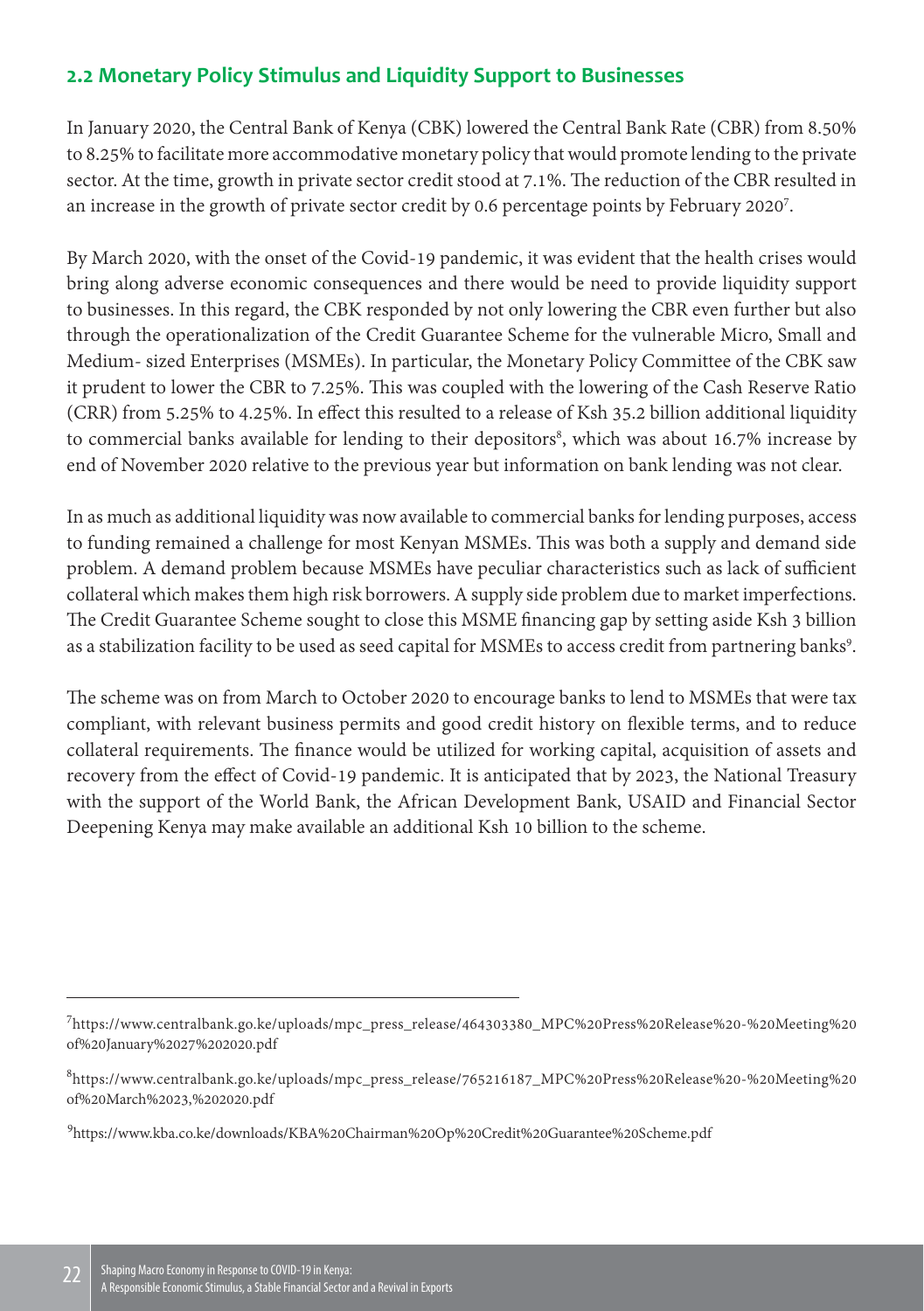#### **2.2.1 Mobile Money Transactions**

Another notable response made in March 2020 is the digital payment through mobile money transactions targe ting the banking and financial sector. Specifically, changes in mobile money transaction were effected not only to enhance cashless transactions as a way to reduce spread of Covid-19 but also financial inclusion to the most vulnerable population , that is women, children and older persons. The movement to cashless transactions had a number of positive outcomes on mobile money and bank agents, (who provide services in Cash-in (deposits) and Cash-out (withdrawals) referred to as CICO).

Among changes made to mobile money transactions in March to June 2020, was the waiver on transactions for up to Ksh 10,000. This contributed to an increase in the number of bank e-wallet transactions by Ksh 488,000 per week valued at Ksh 1.7 million per month. Mobile money transactions of Ksh 1,000 and below constituted over 80% of all mobile money transactions. The waiver on transactions for up to Ksh 1,000 encouraged customers to make small transfers digitally and this reduced withdrawal at agents. Business related transactions were also reported to have declined. An additional 1.6 million customers used mobile money channels since March 16th 2020. The March to June 2020 wallet and transaction limits were extended to December 31st 2020.

Mobile money transactions daily limit was increased to Ksh 150,000 from the previous limit of Ksh 70,000 per transaction for every person while the daily limit for mobile money transactions was increased to Ksh 300,000 from the previous limit of Ksh 140,000. The mobile money wallet limit was also increased to Ksh 300,000 and the monthly total for mobile money transactions eliminated as well. As a result, the tariff that was applied to the old mobile money transaction limit of Ksh 70,000 effectively applied to the new one of Ksh 150,000.

On top of that, fees on transfers between mobile money wallets and bank accounts was waived by payment service providers and commercial banks during the same period. The charges waived on transfer of funds between mobile wallets and banks made it a preferred deposit option as opposed to depositing cash at physical agent locations.

The Monetary Policy Committee in June 2020 extended the waiver on transactions up to Kshs 1,000 and the tariff for the mobile money transaction limit also remained in force. Charges remained waived by payment service providers and commercial banks for transfers between mobile money wallets and bank accounts. The extended waivers had an impact on telco companies and banks that made losses during this period. For example, by November 9th 2020, telco company Safaricom reported a 6% decline in profits to Kshs 33.07 billion with reported service revenue of Kshs 118.4 billion, a notable 4.8% decline.

By 17th December, it was reported (release by the Monetary Policy Committee) that mobile money usage, that is, monthly volume of person-to-person transactions increased by 87 percent between February and October 2020. Over this period the volume of transactions below Ksh 1,000 increased by 114 percent, while 2.8 million additional customers are using mobile money. Business-related transactions also recorded significant growth over the same period.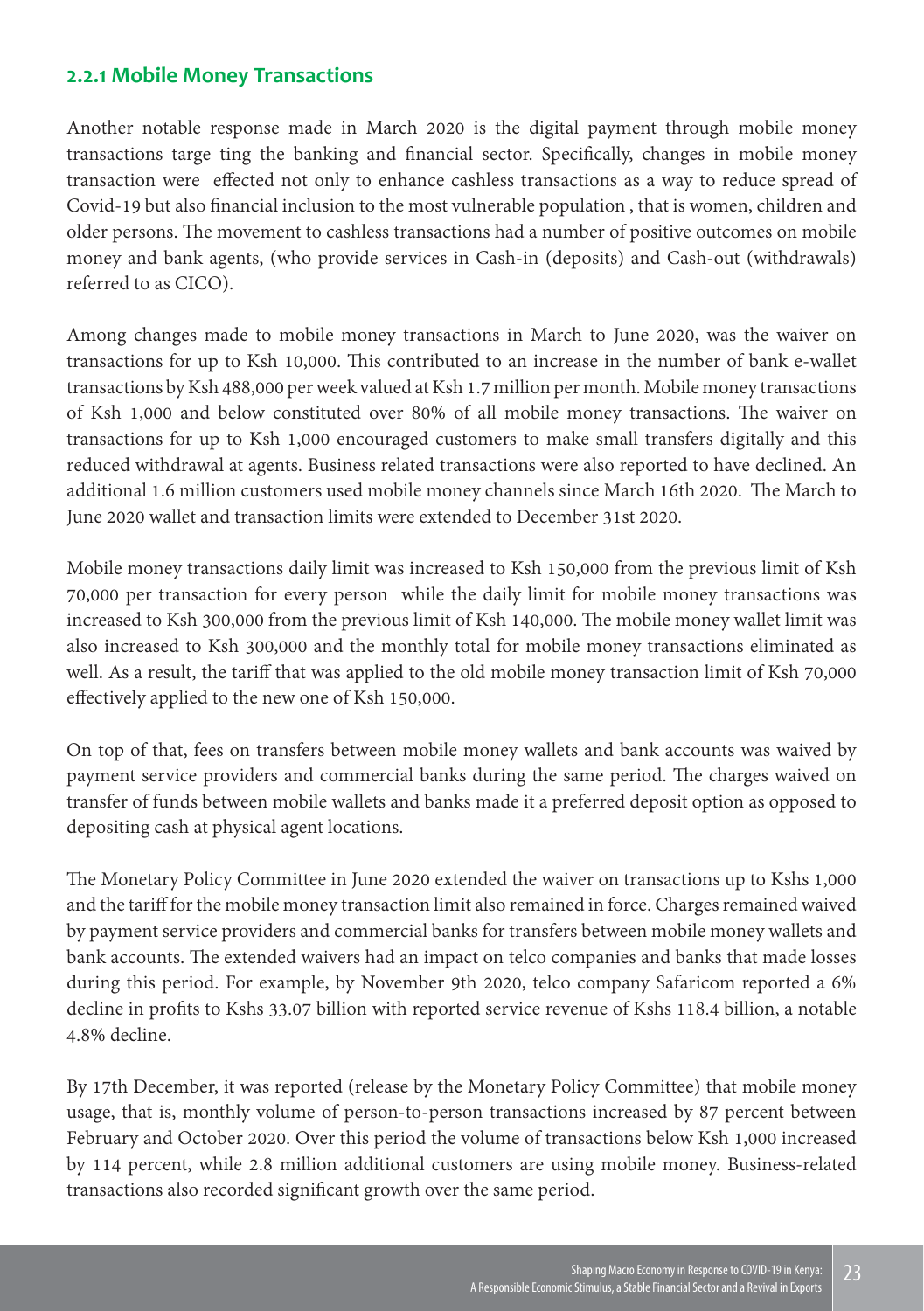Nevertheless, several revisions were announced in relation to the responses made on mobile money transactions in March 2020. These revisions that took effect from 1st of January 2021 and 1st April respectively, these included:

#### **Revisions on Mobile Money Transfers from 1st January 2021**

| <b>Policies</b>                                                                                                                       | Implications                                                                                              |
|---------------------------------------------------------------------------------------------------------------------------------------|-----------------------------------------------------------------------------------------------------------|
| No charge for person-to-person transfers of up to Ksh.100 to any Increase of mobile payments through agents<br>customer and network   |                                                                                                           |
| Maintained waiver on charges for transfers between mobile money Increase in mobile money transfers<br>wallets and bank accounts       |                                                                                                           |
| SACCOs permitted to levy a charge for transfers between Recovering from previously made losses<br>themselves and mobile money wallets | during the period when waivers were<br>implemented                                                        |
| The payment service providers were also directed to propose<br>pricing structures that reflect "pricing principles"                   | More customer transactions covered as well<br>as maintaining customers gained during the<br>waiver period |

Source: Central Bank of Kenya

#### **Revisions on Mobile Money Transfers from 1st April 2021**

| Resumption of charges for transactions above Ksh 100 through Increase of mobile payments through bank<br>bank specific mobile money wallets linked to the Sacco sector | agents and payment service providers agents |
|------------------------------------------------------------------------------------------------------------------------------------------------------------------------|---------------------------------------------|
| Maintained waiver of charges between mobile money wallets and Recover losses incurred during the waiver<br>bank accounts                                               | period                                      |

Source: Central Bank of Kenya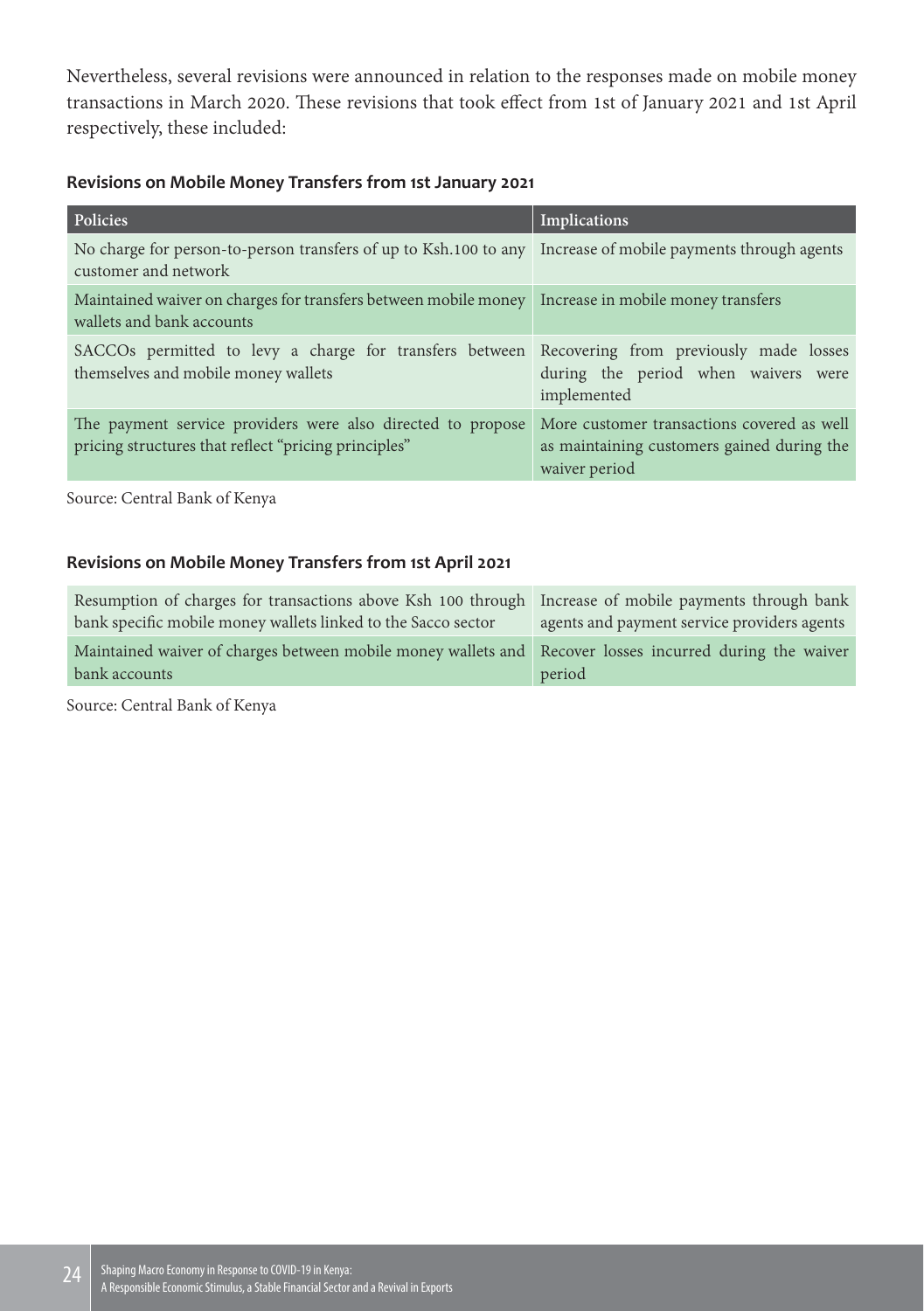**3**

## **3.0 Methodology: Choosing Policies and Tracing Their Impact**

The methodology adopts two broad policy anchors, namely: (i) back to business as usual (fast recovery and (ii) building back better (rainbow recovery) for each of the three policy responses. The matrix captures in summary, the chosen policies.

Due to data challenges, we did not undertake or trace the socio-economic impact of the chosen trade policy<sup>10</sup>. Therefore, we have not provided further explanation of what the chosen trade policies under the two broad policy anchors entails. Equally, analysis of financial policy response (particularly monetary policy) is minimal, and is based on deductions. The focus of this report is more on the analysis of effects of fiscal policy response.

|                             | Back to business as usual asap, fast<br>recovery                                    | Building back better/Rainbow recovery                                                                                                                                                                                             |
|-----------------------------|-------------------------------------------------------------------------------------|-----------------------------------------------------------------------------------------------------------------------------------------------------------------------------------------------------------------------------------|
| <b>Fiscal policy</b>        | stimulus<br>previously<br>Increased<br>as<br>implemented (e.g. for households only) | 8-Point Economic Stimulus Programme<br>(Ksh 56.2 billion) and consequently County<br>Government post COVID 19 socioeconomic<br>recovery strategy of Ksh 132 billion to be<br>implemented over 3 years (from FY2022/23-<br>2024/25 |
| Financial policy            | More general financial liquidity con-<br>strained in use                            | More targeted liquidity while dealing with non-<br>performing loan (NPL) issues; lifting of interest<br>rate cap                                                                                                                  |
| Trade policy and production | Import substitution in garments (ban<br>second hand clothing, more NTB, food)       | integration, trade facilitation,<br>Focus on<br>trade agreements with the US,<br>free<br>promoting investment in diversification and<br>manufacturing, retooling factories for personal<br>protective equipment (PPE)             |

Source: Authors' compilation

<sup>&</sup>lt;sup>10</sup>The Institute of Economic Affairs-Kenya may pursue conducting an analysis on the effects of trade policy at a later stage.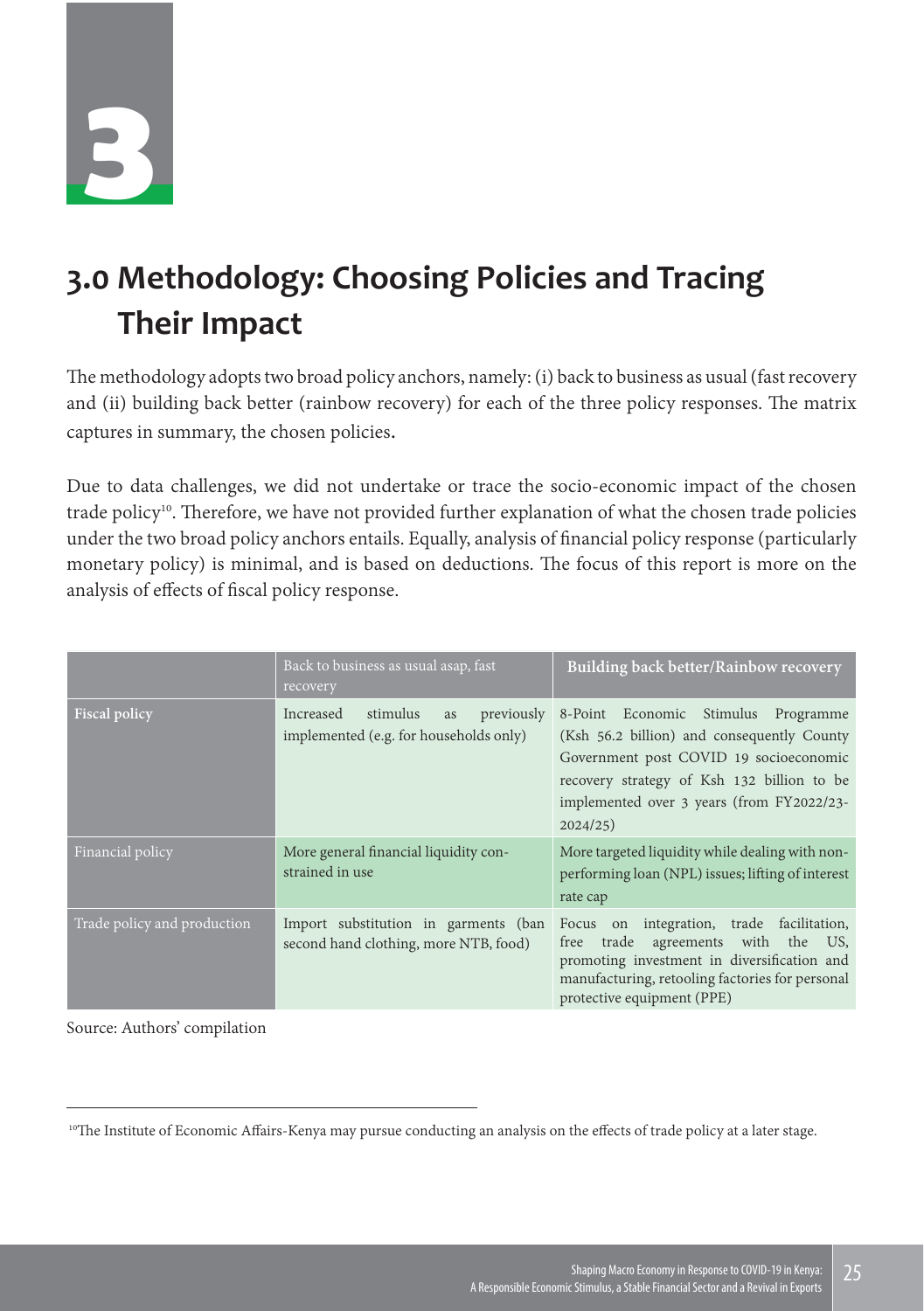#### **3.1 Fiscal Policy: Back to Business as Usual**

In March 2020 with the outbreak of the pandemic, the government's fiscal response was a shift from fiscal consolidation agenda towards protecting lives and livelihoods. This economic stimulus response, as earlier noted was a mix of tax relief and expenditure related measures (see table 6 and 7).

#### **3.2 Fiscal Policy: Building Back Better**

The government launched a more expanded second fiscal policy response dubbed the "8-point Economic Stimulus Programme (ESP) of Ksh 56.2 billion (0.5% of GDP) in May 2020. Unlike the first response, this ESP as shown in fig 3 is more sustainable given that its focus is wide including budgetary allocation towards infrastructure development and the environment. The government is currently implementing this stimulus package whose objective is to return the economy to the pre-COVID 19 growth trajectory. This according to the Budget Policy Statement 2021 is part of the focus of fiscal policy in 2020/21, which remains to respond to the socio-economic impact of COVID 19 pandemic. In particular, this programme seeks to increase demand for local goods and service, cushion the vulnerable groups of the population, secure household food security for the poor and create employment and incomes. Part of the funds allocated are to be spent in creating jobs for the youth under a programme dubbed "Kazi Mtaani" for improving road and related infrastructure such as footbridges and storm water drainage in major cities and urban areas. Other portions are for enhancing liquidity for MSMEs, enhanced cash transfer to the vulnerable populations, supporting tourism recovery and improving health and education outcomes. Successful implementation of this programme is premised on implementation of policy, legal and institutional reforms that are necessary for effective implementation of the post COVID 19 ERS.

To estimate the effect of this injection of funds/stimulus on economic output, we utilized readily available sectoral fiscal multipliers from various secondary sources consolidated in a single empirical  $report<sup>11</sup>$ . Of course, the magnitude of the stimulus and how it is financed to a large extent determine the economic effects.

The 3-year post covid 19 economic recovery plan of Ksh 132 billion $12$  was also considered for the scenarios for fiscal multiplier effects on overall economic output. This plan (third stimulus package) prioritizes similar sectors to the 8-point ESP (second stimulus package) as well as urban development and housing and gender and youth as anchor sectors that will help Counties to recover from the effects of Covid-19.

<sup>&</sup>lt;sup>11</sup>Sherillyn R (2022) Fiscal Multipliers: A Review of Fiscal Stimulus Options and Impact on Poor Countries. Supporting Economic Transformation (SET)

<sup>12</sup>https://www.president.go.ke/2020/12/04/president-kenyatta-launches-county-governments-post-covid-recovery-strategy/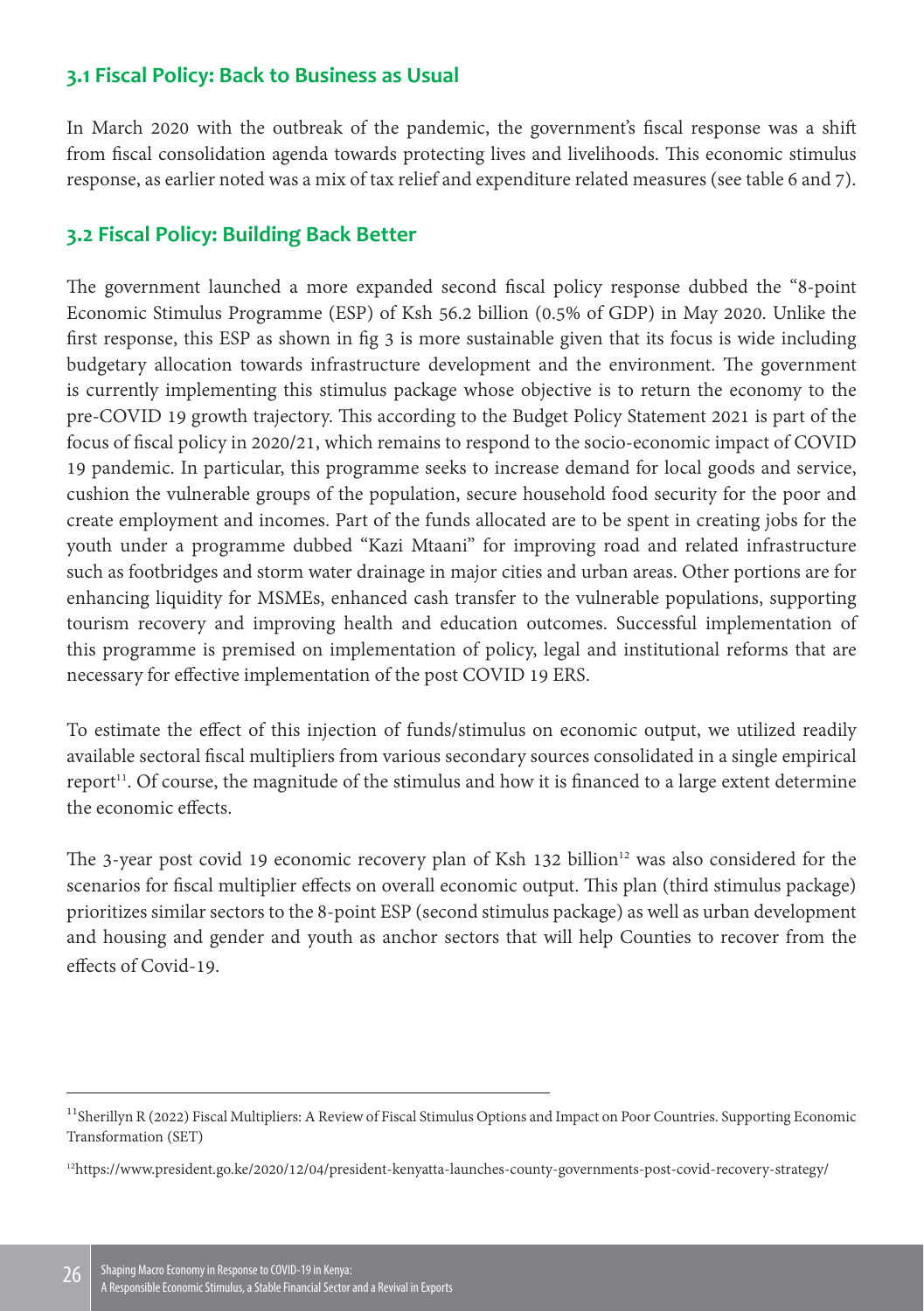We drew three scenarios in the assessment of the socio-economic impact of the expanded ESP under the building back better anchor (effect of injection of stimulus). These three scenarios are:

- Untargeted total expansionary fiscal stimulus (increase in public spending)
- With actual allocation to targeted sectors (summation of individual value for all the sector spending times their respective multiplier effect)
- With hypothetical re-allocation to targeted sectoral with high multiplier effects

The anticipated economic output growth based on each of the three scenarios was compared with the baseline GDP (where there is no increase in usual fiscal spending) position.

Information on baseline GDP for 2020/21 was obtained from Kenya National Bureaus of Statistics whereas data on second and third stimulus package was accessed from various National Treasury reports. The second part of the analysis showed simulation of fiscal multiplier effects based on reallocation to the sectors with high sector growth as identified from the same reports with compiled fiscal multipliers information.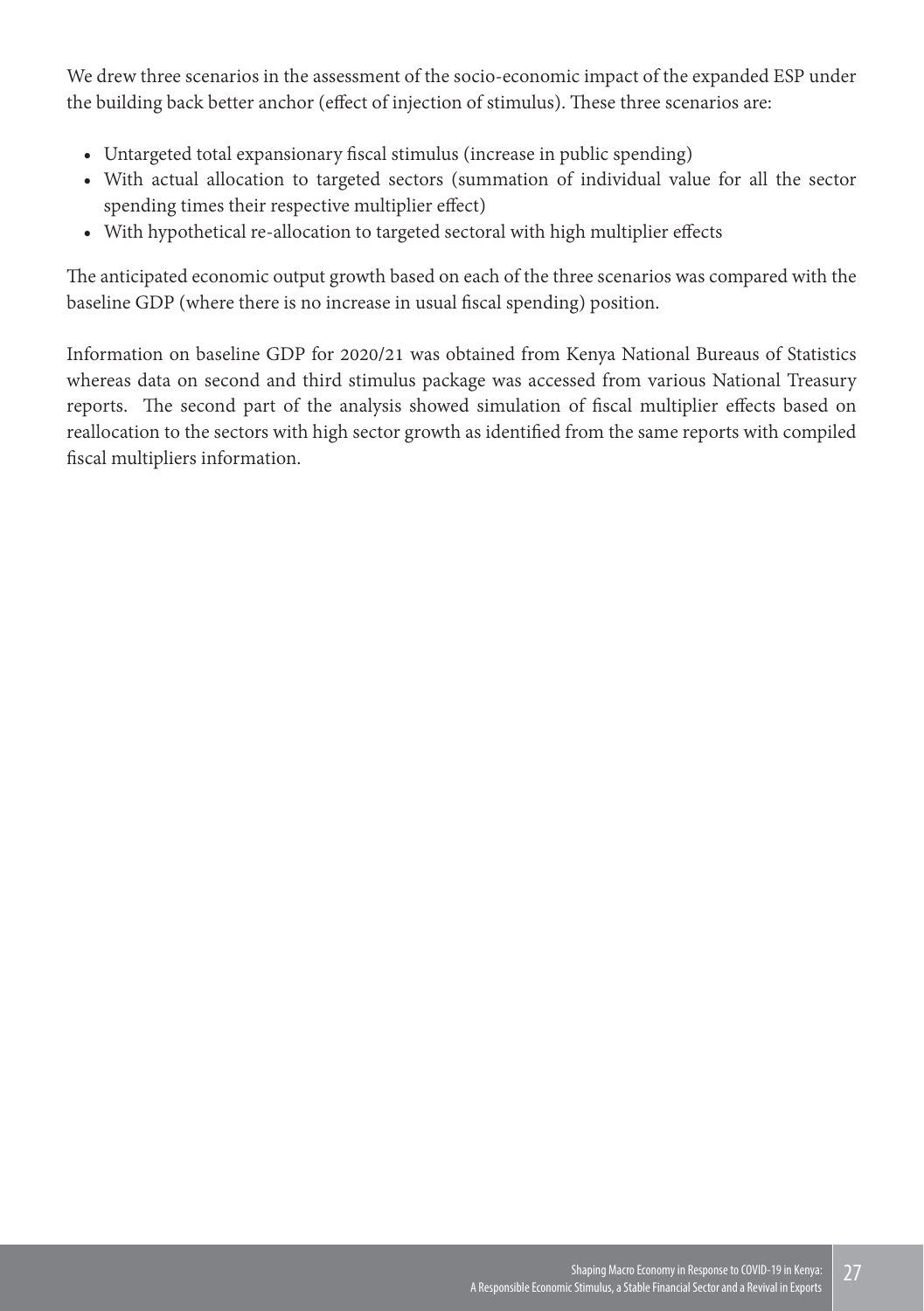# **4**

## **4.0 Findings**

#### **4.1 Socio-Economic Impact of Fiscal Policy Response**

With an economic stimulus programme II of Ksh 56.2 billion aimed at building back better, its socioeconomic effects in Kenya at least in the short run, is the question that begs answers. Table 8 presents three scenarios with estimation of this fiscal stimulus effect on growth of economic output from baseline GDP.

| Scenarios    |                                                                                                                   | 2020/21,<br>Ksh billion<br>(A) |                | Multiplier effects (B) |     |                                                                                             | Sources<br>(Kenyan<br>cases, ex- | 2021<br>(baseline<br>$GDP+$     | Marginal<br>percentage<br>points   |
|--------------|-------------------------------------------------------------------------------------------------------------------|--------------------------------|----------------|------------------------|-----|---------------------------------------------------------------------------------------------|----------------------------------|---------------------------------|------------------------------------|
|              |                                                                                                                   |                                | Lower<br>bound | Upper<br>bound         | Avg | cept green<br>spending<br>and De<br>Henau for<br>gendered<br>stimulus)                      | $A^*B$                           | scenario<br>fiscal<br>stimulus) | growth<br>effects from<br>baseline |
|              |                                                                                                                   |                                |                |                        |     |                                                                                             |                                  |                                 | 2021                               |
| $\mathbf I$  | Baseline<br>GDP (no<br>increase in<br>usual fiscal<br>spending)<br>Ksh billion                                    | 11,276.0                       |                |                        |     |                                                                                             |                                  | 11,276.0                        | 0.00                               |
| $\mathbf{I}$ | Untargeted<br>total<br>expansionary<br>fiscal<br>stimulus<br>(increase<br>in public<br>spending)<br>(Ksh Billion) | 56.2                           | 0.1            | 0.4                    | 0.3 | Bucket<br>approach'<br>ala Batini et<br>al $(2014);$<br>Asea, 2016;<br>World Bank<br>(2010) | 14.1                             | 11,290.1                        | 0.12                               |
|              | % of GDP                                                                                                          | 0.5                            |                |                        |     |                                                                                             |                                  |                                 |                                    |

#### **Table 8: Scenarios of Socioeconomic Impact of Fiscal Policy Response to GDP**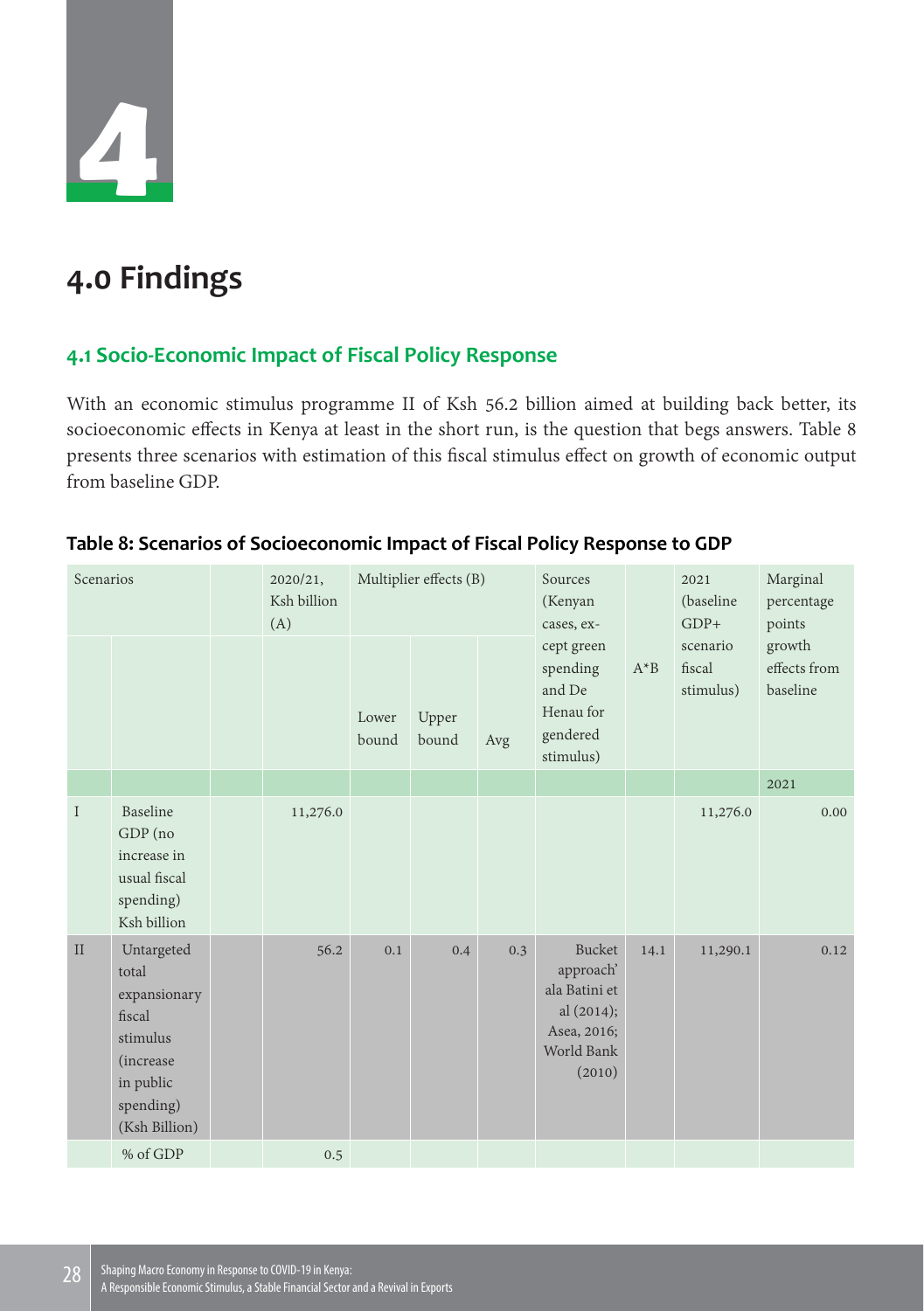| $\rm II$   | Untargeted<br>total<br>expansionary<br>fiscal<br>stimulus<br><i>(increase)</i><br>in public<br>spending)<br>(Ksh Billion)      |      | 56.2 | 0.1    | 0.4    | 0.3    | Bucket<br>approach'<br>ala Batini et<br>al $(2014);$<br>Asea, 2016;<br>World Bank<br>(2010) | 14.1   | 11,290.1 | 0.12 |
|------------|--------------------------------------------------------------------------------------------------------------------------------|------|------|--------|--------|--------|---------------------------------------------------------------------------------------------|--------|----------|------|
|            | % of GDP                                                                                                                       |      | 0.5  |        |        |        |                                                                                             |        |          |      |
| III        | With actual<br>allocation<br>targeted<br>to<br>sector                                                                          |      | 56.2 |        |        |        |                                                                                             | 16.8   | 11,292.8 | 0.15 |
|            | % of GDP                                                                                                                       |      | 0.5  |        |        |        |                                                                                             |        |          |      |
|            | *Explicit % share allocation                                                                                                   |      |      |        |        |        |                                                                                             |        |          |      |
|            | Social<br>protection                                                                                                           | 1.8  | 1.0  | 2.4    |        | 2.4    | Asea, 2016                                                                                  | 2.4    |          |      |
|            | Health<br>( u p p e r )<br>bound mul-<br>tiplier if gen-<br>$dered/care$<br>economy)                                           | 3.0  | 1.7  | 1.1    | 3.0    | 2.1    | Asea, 2016;<br>De Henau<br>et al, 2017                                                      | 5.1    |          |      |
|            | Education                                                                                                                      | 13.2 | 7.4  | 0.7    | 1.0    | 0.8    | Asea 2016;<br>Mudaki and<br>Masarivu,<br>2012                                               | 6.0    |          |      |
|            | Agriculture                                                                                                                    | 8.9  | 5.0  | $-0.9$ | $-0.1$ | $-0.5$ | Asea, 2016;<br>Mudaki and<br>Masarivu,<br>2012                                              | $-2.4$ |          |      |
|            | Tourism                                                                                                                        | 10.7 | 6.0  | $-0.9$ |        | $-0.9$ | Asea, 2016                                                                                  | $-5.2$ |          |      |
|            | Green<br>spending                                                                                                              | 10.3 | 5.8  | 0.6    | 1.4    | 1.0    | Politt, 2011;<br>Batini et al,<br>2021                                                      | 3.5    |          |      |
|            | Residual<br>(untargeted)                                                                                                       | 52.1 | 29.3 | 0.1    | 0.4    | 0.3    | Bucket<br>approach'<br>ala Batini et<br>al (2014);<br>Asea, 2016;<br>World Bank<br>(2010)   | 7.3    |          |      |
| ${\rm IV}$ | With<br>hypothetical<br>re-allocation<br>targeted<br>to<br>sectoral with<br>high<br>multiplier ef-<br>$\textsf{fects}^{\star}$ |      | 56.2 |        |        |        |                                                                                             | 79.4   | 11,355.4 | 0.70 |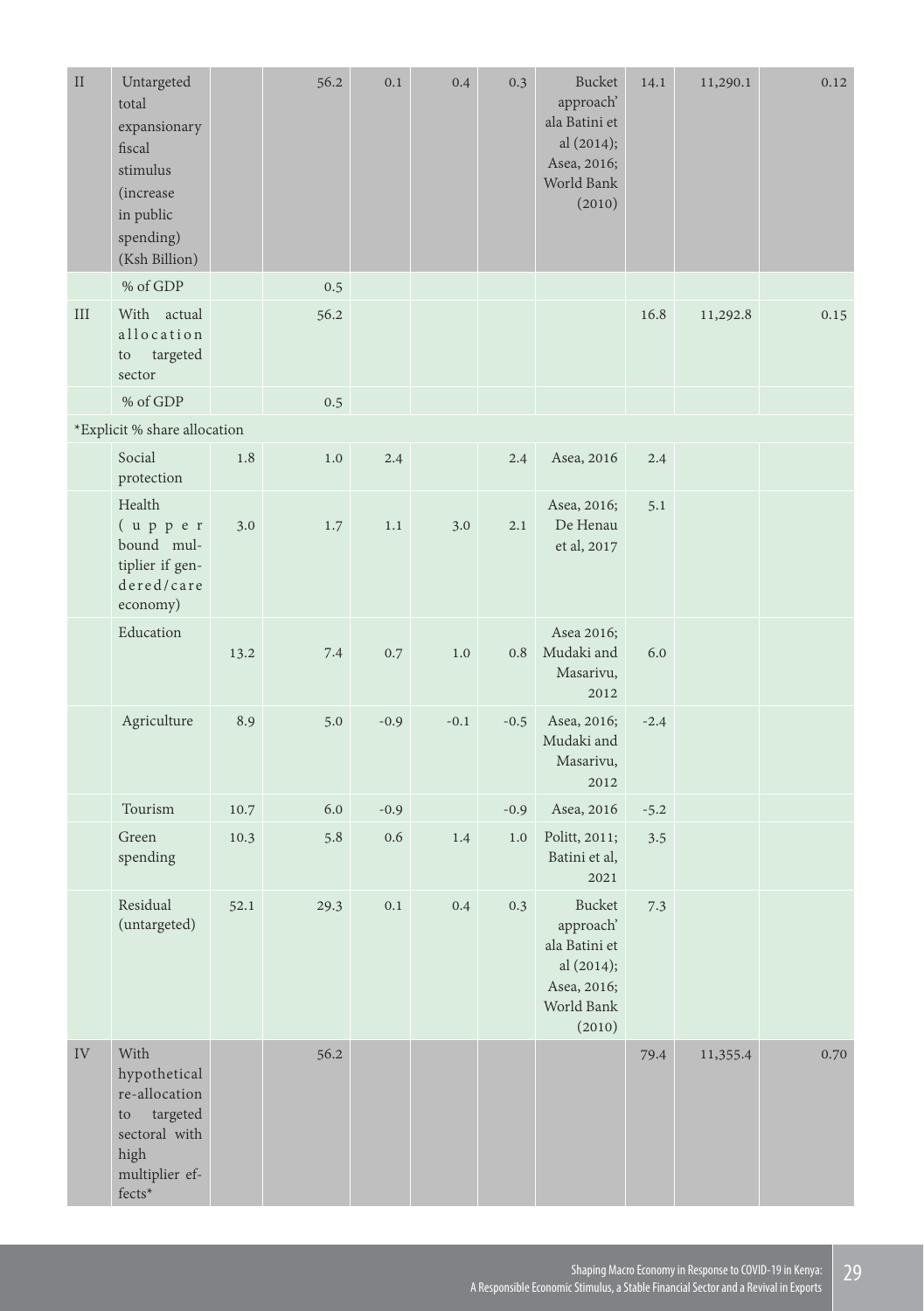| % of GDP                                                                    |                                     | 0.5  |        |        |        |        |  |
|-----------------------------------------------------------------------------|-------------------------------------|------|--------|--------|--------|--------|--|
|                                                                             | **proposed<br>% share<br>allocation |      |        |        |        |        |  |
| Social<br>protection                                                        | 30%                                 | 16.9 | 2.4    |        | 2.4    | 40.5   |  |
| Health<br>(upper<br>bound<br>multiplier if<br>gendered/<br>care<br>economy) | 20%                                 | 11.2 | 1.1    | 3.0    | 2.1    | 33.7   |  |
| Education                                                                   | 15%                                 | 8.4  | 0.7    | 1.0    | 0.8    | 6.8    |  |
| Agriculture                                                                 | 13%                                 | 7.3  | $-0.9$ | $-0.1$ | $-0.5$ | $-3.4$ |  |
| Tourism                                                                     | 10%                                 | 5.6  | $-0.9$ |        | $-0.9$ | $-4.8$ |  |
| Green<br>spending                                                           | 12%                                 | 6.7  | 0.6    | 1.4    | 1.0    | 6.7    |  |

Source: Authors' Computation

For this exercise, we notably adopted the average size of fiscal multipliers based on existing fiscal multiplier estimates in Kenya's context as summarized in Raga (2022). For the impact of the sectoral fiscal spending that lacks estimates for Kenyan context, we adopted the average fiscal multiplier estimate for public spending on green investment in developing country context, and the upper bound fiscal multiplier estimate for the care and health following the Indonesian case.

**Scenario II:** Untargeted total expansionary fiscal stimulus of Ksh 56.2 billion (0.5% of GDP) factoring average fiscal multiplier effect of 0.3 results to economic output going up by Ksh 14.1 billion.

Therefore, the baseline economic output (GDP) for 2020/21 of Ksh 11,276 billion is expected to go up to Ksh 11,292.8 billion. This translates to a marginal growth of 0.12 percentage points.

**Scenario III:** Actual allocation to the six targeted sectors and residual allocation leads to a marginally higher growth impact relative to what we see in scenario I. Overall fiscal multiplier effect is higher, Ksh 16.8 billion, translating to baseline GDP for 2020/21 of Ksh 11,276 billion going up to Ksh 11,282.9 billion. This translates to a marginal growth of 0.15 percent.

**Scenario IV:** By hypothetically re-allocating to targeted sectoral with relatively high multiplier effects leads to an even higher economic output growth impact than what we see in scenarios II and III. As shown in table 8, social protection was reallocated the largest share, 30% of total fiscal stimulus of Ksh 56.2 billion given that it has the highest multiplier effect, followed by the health sector and lowest share went to tourism. Impact of reallocation to sectors with high growth leads to baseline GDP going up to Ksh 11,355.4 billion, 0.7 percentage points more than the based GDP.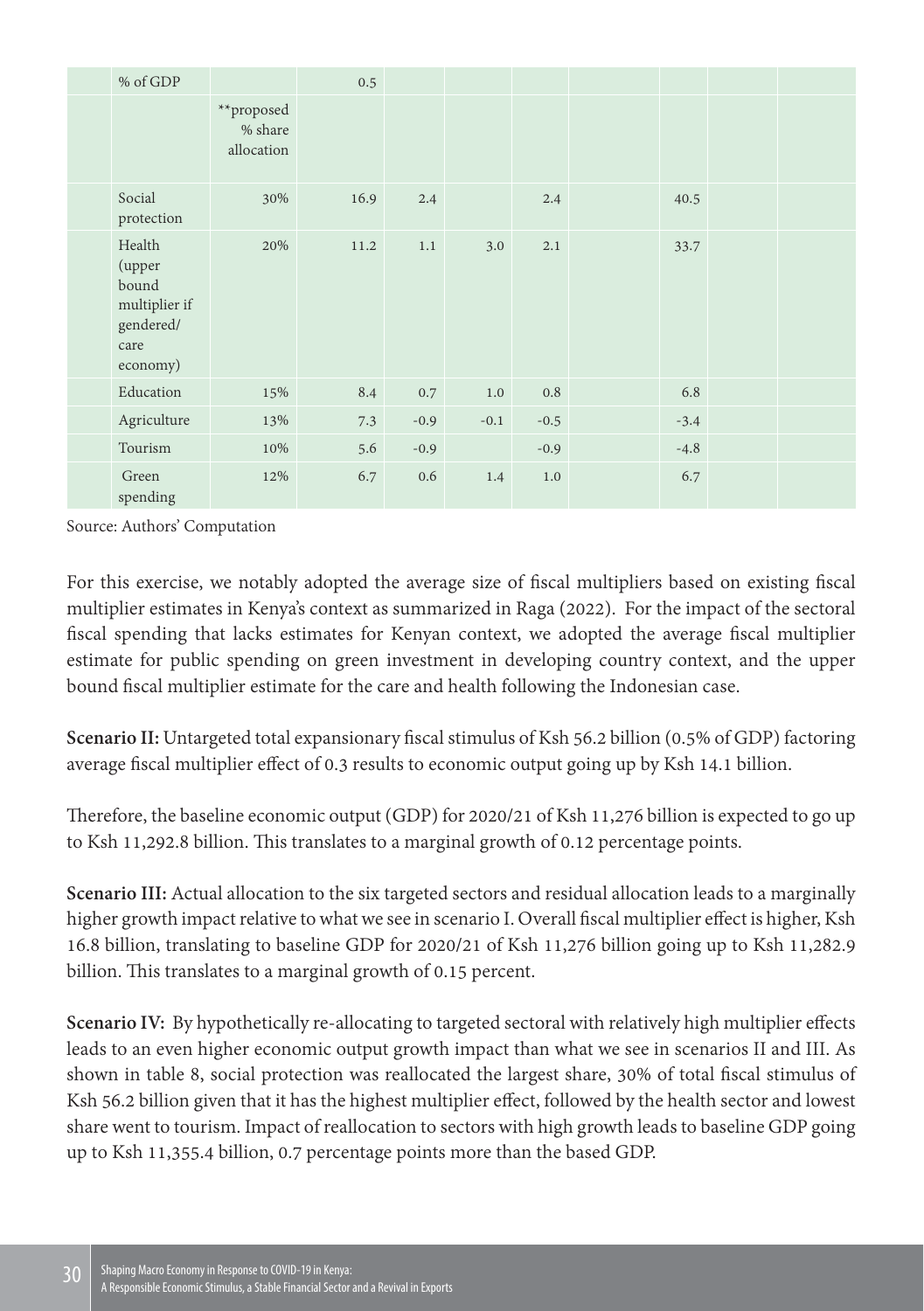#### **4.1.2 Effects of Comprehensive Economic Recovery Strategy Plan (Stimulus Package III)**

This section provides two additional scenarios similar to scenarios III and IV of the effect of the stimulus package III (Ksh 132 billion) over 3 years on economic output growth.

| Scenarios   |                                                                                                                                                    | 2020/21,<br>Ksh billion<br>(A)               | Multiplier effects (B) |                |                | Sources<br>(Kenyan<br>cases, ex- |                                                                                                    | 2021<br>(baseline<br>GDP+ sce- | Marginal<br>percentage<br>points |                                    |
|-------------|----------------------------------------------------------------------------------------------------------------------------------------------------|----------------------------------------------|------------------------|----------------|----------------|----------------------------------|----------------------------------------------------------------------------------------------------|--------------------------------|----------------------------------|------------------------------------|
|             |                                                                                                                                                    |                                              |                        | Lower<br>bound | Upper<br>bound | Avg                              | cept green<br>spending<br>and De<br>Henau for<br>gendered<br>stimulus)                             | $A^*B$                         | nario fiscal<br>stimulus)        | growth<br>effects from<br>baseline |
|             |                                                                                                                                                    |                                              |                        |                |                |                                  |                                                                                                    |                                |                                  | Over 3 years                       |
| $\mathbf V$ | Untargeted<br>total fiscal<br>stimulus KSh<br>132 billion<br>recovery plan<br>over 3 years                                                         |                                              | 132                    | 0.1            | 0.4            | 0.3                              | <b>Bucket</b><br>approach'<br>ala Batini et<br>al $(2014);$<br>Asea, 2016;<br>World Bank<br>(2010) | 33.0                           | 11,309.0                         | 0.29                               |
|             |                                                                                                                                                    |                                              |                        |                |                |                                  |                                                                                                    |                                |                                  |                                    |
| $\mbox{VI}$ | Hypothetical<br>re-allocation<br>to total KHs<br>132 billion<br>recovery plan<br>over 3 years<br>to sectors<br>with high<br>multiplier<br>effects* |                                              | 132                    |                |                |                                  |                                                                                                    | 180.3                          | 11,456.3                         | 1.60                               |
|             | % of GDP                                                                                                                                           |                                              | $1.2\,$                |                |                |                                  |                                                                                                    |                                |                                  |                                    |
|             |                                                                                                                                                    | *pro-<br>posed<br>% share<br>alloca-<br>tion |                        |                |                |                                  |                                                                                                    |                                |                                  |                                    |
|             | Social<br>protection                                                                                                                               | 30%                                          | 39.6                   | 2.4            |                | 2.4                              |                                                                                                    | 95.0                           |                                  |                                    |
|             | Health<br>(upper<br>bound mul-<br>tiplier if gen-<br>dered/care<br>economy)                                                                        | 20%                                          | 26.4                   | 1.1            | 3.0            | 2.1                              |                                                                                                    | 79.2                           |                                  |                                    |

#### **Table 9: Fiscal Multiplier Effects for Stimulus Plan of Ksh 132 Billion**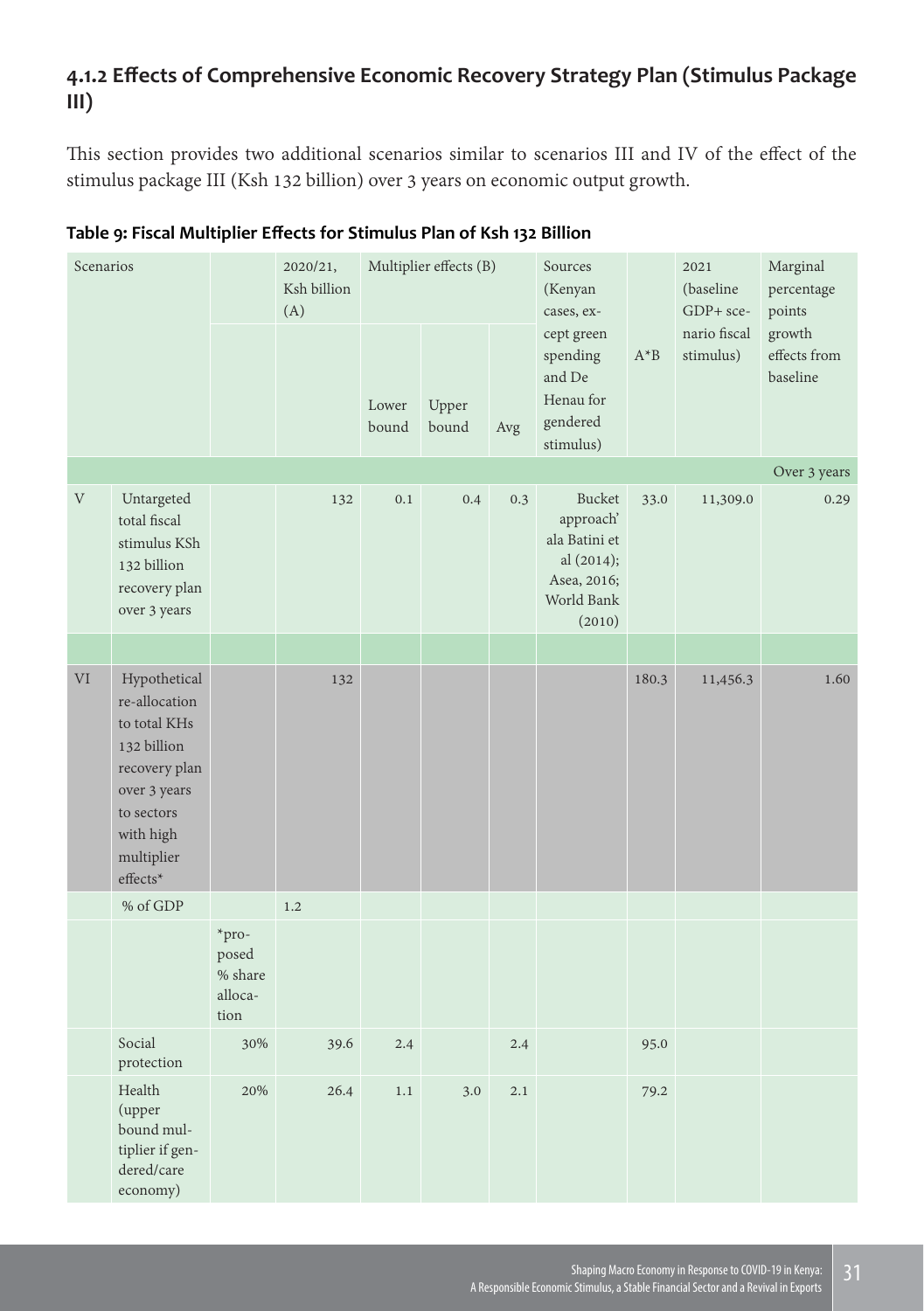| Education         | 15% | 19.8 | 0.7    | 1.0    | 0.8    | 15.9    |  |
|-------------------|-----|------|--------|--------|--------|---------|--|
| Agriculture       | 13% | 17.2 | $-0.9$ | $-0.1$ | $-0.5$ | $-8.1$  |  |
| Tourism           | 10% | 13.2 | $-0.9$ |        | $-0.9$ | $-11.4$ |  |
| Green<br>spending | 12% | 15.8 | 0.6    | 1.4    | 1.0    | 9.5     |  |

Source: Author's Computation

Table 9 shows that the impact of the significantly bigger stimulus package III of Ksh 132 billion (1.2% of GDP) on economic output is obviously higher than in the ESP II. Under scenario V, untargeted fiscal spending worth 1.2% of GDP can marginally increase Kenya's GDP growth by 0.3 percentage points over three years. But this impact of fiscal stimulus on growth can increase up to 1.6 percentage points if, as shown under scenario VI, public spending are targeted to sectors that have high fiscal multipliers, such as social protection, health sector and green investment.

#### **4.2 Socio-economic Impact of Monetary Policies**

Monetary policy response by the CBK is a critical determinant of how fast and effective the economic recovery will be. The impact of policy measures is documented through various Monetary Policy Committee (MPC) reports. This deductive result on socio economic impact of monetary policies provide no link to gender and environmental outcome due to data constraints.



#### **Fig 5: Growth in Private Sector Credit**

Source: Central Bank of Kenya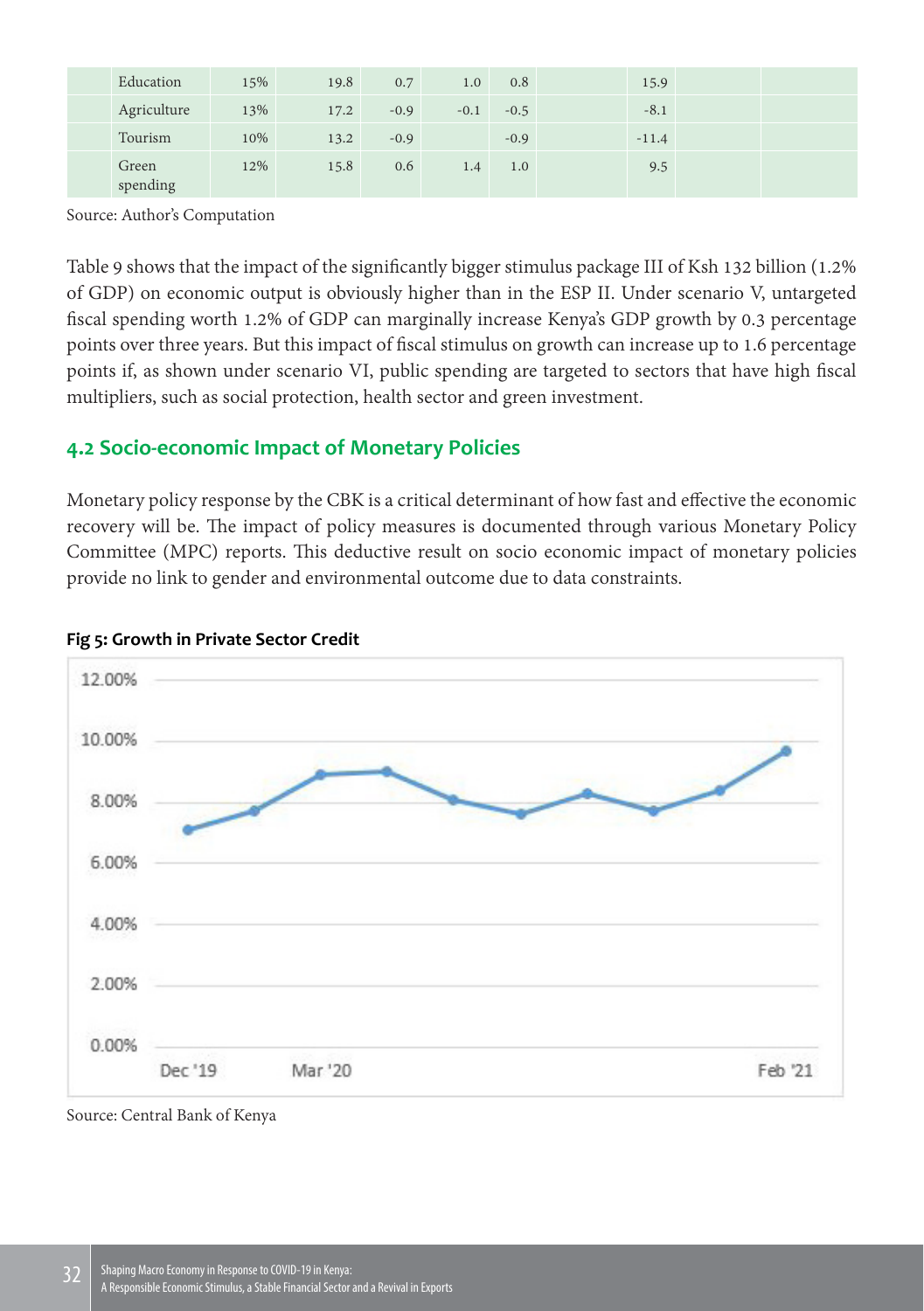So far, these monetary policy measures taken to provide additional liquidity to businesses have proven to be successful as the growth in private sector credit by February 2021 was at 9.7%, the highest since December 2019 (see fig. 5). Recent reports have noted that this growth has remained resilient at 6.8% in the 12 months to April 2021, with significant loan repayment and recoveries in March and April 2021 in the transports and communication, real estate, tourism, restaurants and hotels and agriculture sectors.

Notably, strong credit growth was observed in the following sectors: transport and communication (13.3%); agriculture (10%); finance and insurance (7.6% and consumer durables (19.3%). The same reports also note that despite a dip in loan applications in April, private sector credit growth picked up in May 2020. Moreover, further progress on private sector credit growth was also noted in regard to lending under the Credit Guarantee Scheme that was operationalized in October 2020.

Although a rise of ratio of non-performing loans (NPLs) to gross loans is an impediment to policy stimulus, the banking sector as noted by the MPC has remained stable and resilient with strong liquidity and capital adequacy ratios. Despite projections by Fitch painting a grimmer picture of NPLs rising to 15% as at the end of 202013, it stood at 13.6% in September 2020 up from 12% in December 2019 and by April 2021 increased to 14.2%. It is important to note that increased domestic borrowing will however continue to crowd out private sector and pose further risk if commitment to fiscal consolidation is derailed. How this develops is something worth monitoring closely on the necessary additional measures to avoid reversals of gains so far.

<sup>&</sup>lt;sup>13</sup>Various MPC Press Releases and Coronavirus Impact of Kenyan Banks 2020, Fitch Ratings and Parliament Budget Office Budget Options January 2021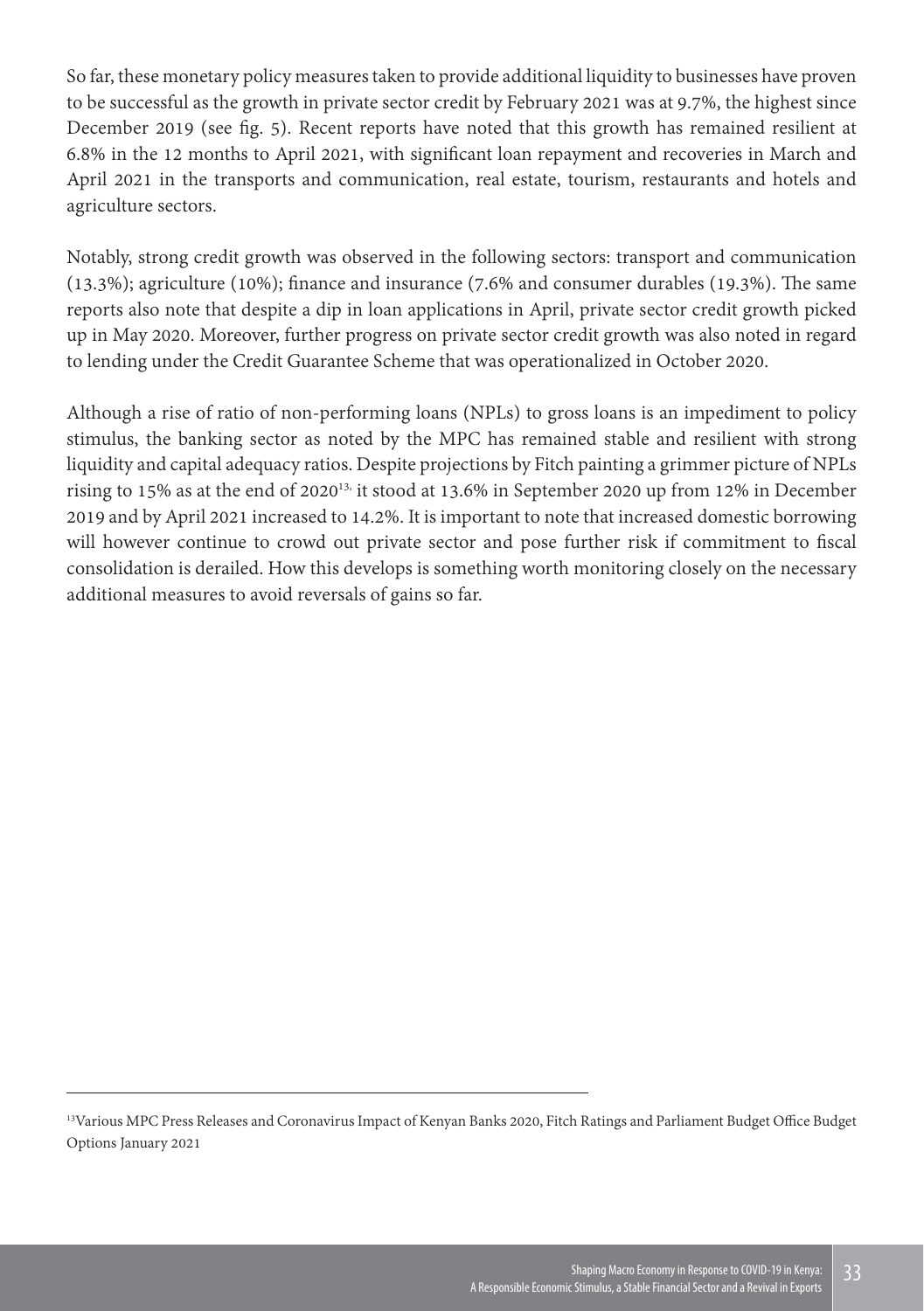

### **5.0 Conclusion and Recommendations**

The government of Kenya has promptly responded to allaying the socioeconomic shock experienced disproportionately by those working in the gig economy and generally low-income earners (hand to mouth population) from the pandemic. This response in building back better, through both fiscal and monetary policy stimulus have to some extent resulted to stirring up the economic output. However, our scenario building exercise shows that the growth impact of the government's fiscal stimulus package could greatly be improved if targeted to sectors with high multiplier effects, particularly on social protection, health, education and green spending. The growth impact of targeted fiscal spending could potentially be higher if dedicated to labour-intensive social and physical infrastructure development and in rural areas. In medium to long term, focus on green investment could result to higher socio-economic effects.

As Kenya attempts to revive economic activities while the pandemic continues to evolve, there is a need to pay higher attention to other growing vulnerabilities. The government needs to not only reignite fiscal consolidation efforts, but also to curb domestic borrowing in the ensuing budget financing and to closely monitor the rising NPL in order to design prompt and effective monetary policy response.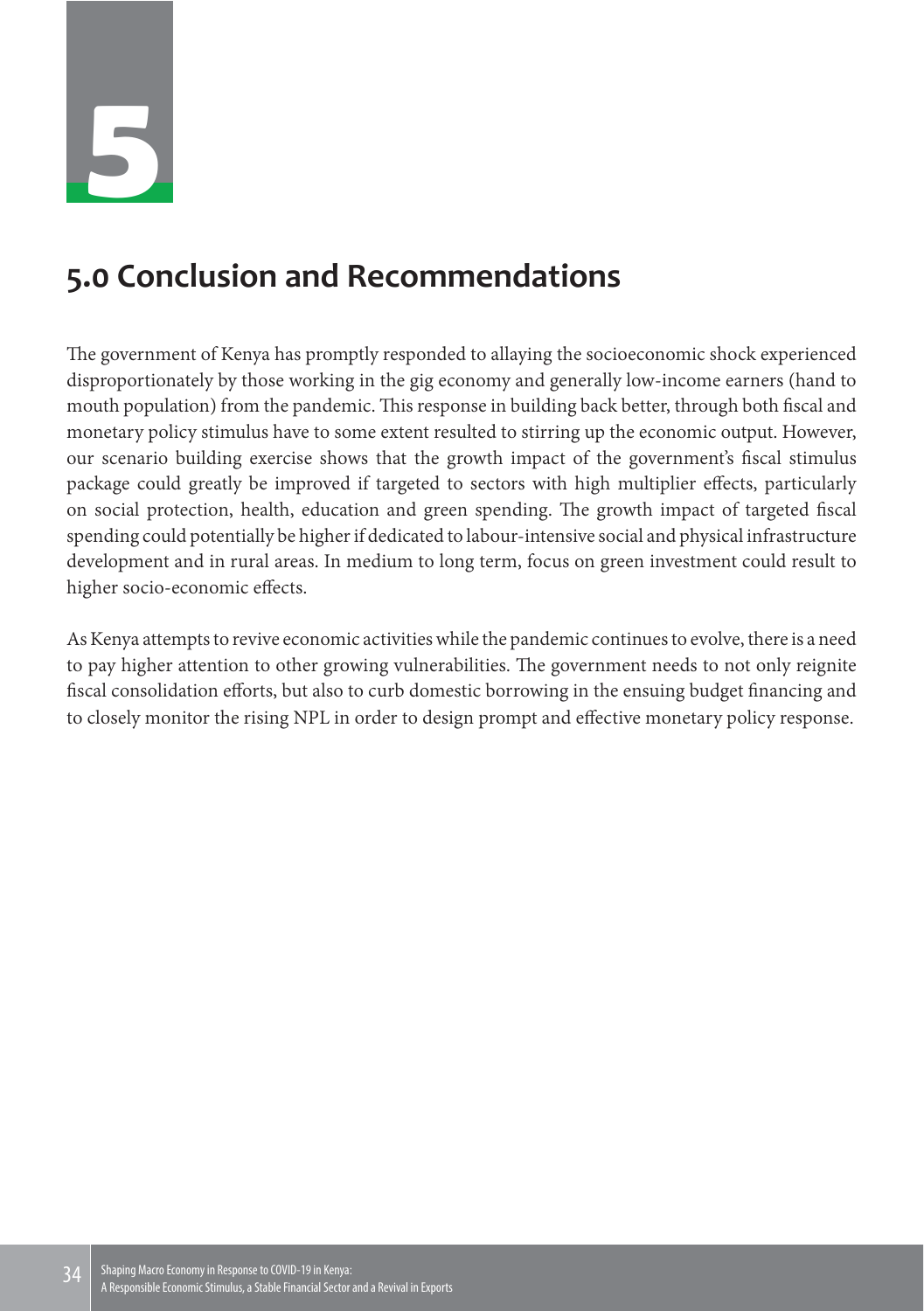## **References**

**r**

- 1. National Treasury. (2020, December 4). National Treasury. Retrieved from National Treasury
- 2. Presidential Address. (2020, May 23). THE SEVENTH PRESIDENTIAL ADDRESS ON THE CORONAVIRUS PANDEMIC: THE 8-POINT ECONOMIC STIMULUS PROGRAMME SATURDAY 23RD MAY, 2020 . Retrieved from The Presidency: https://www.president. go.ke/2020/05/23/the-seventh-presidential-address-on-the-coronavirus-pandemic-the-8 point-economic-stimulus-programme-saturday-23rd-may-2020/
- 3. Presidential Address December 4th. (2020, December 4). President Kenyatta Launches County Governments Post-Covid Recovery Strategy. Retrieved from The Presidency: https://www. president.go.ke/2020/12/04/president-kenyatta-launches-county-governments-post-covidrecovery-strategy/
- 4. Presidential Address March 25th. (2020, March 25). PRESIDENTIAL ADDRESS ON THE STATE INTERVENTIONS TO CUSHION KENYANS AGAINST ECONOMIC EFFECTS OF COVID-19 PANDEMIC. Retrieved from The Presidency: president.go.ke/2020/03/25/ presidential-address-on-the-state-interventions-to-cushion-kenyans-against-economic-effectsof-covid-19-pandemic-on-25th-march-2020/
- 5. Sherillyn R (2021) Fiscal Multipliers: A Review of Fiscal Stimulus Options and Impact on Poor Countries. Supporting Economic Transformation (SET)
- 6. State Department for Youth Affairs. (2020). Kazi Mtaani Initiative. Retrieved from State Department for Youth Affairs: http://youth.go.ke/kazi-mtaani/
- 7. The National Treasury. (2021, February). The National Treasury. Retrieved from The National Treasury:http://www.parliament.go.ke/sites/default/files/2021-02/2021%20Budget%20 Policy%20Statement%20from%20the%20National%20Treasury.-compressed.pdf
- 8. World Bank. (2010). Fiscal Policies andInstitutions for Shared Growth in Kenya: Lessons from the Global Crisis. Paper 69709. Washington DC: World Bank.
- 9. World Bank. (2020). Unmasking the Impact of COVID-19 on Businesses : Firm Level Evidence from Across the World. Retrieved from World Bank: https://openknowledge.worldbank.org/ handle/10986/34626
- 10.https://www.reuters.com/?redirect=true
- 11.https://www.centralbank.go.ke/uploads/weekly\_bulletin/1105259424\_Weekly%20Bulletin%20 Report%20March%205%202021.pdf
- 12.https://www.centralbank.go.ke/uploads/weekly\_bulletin/1784328936\_Weekly%20Report%20 -%20Jan%204,%202019.pdf
- 13.https://www.economist.com/economic-and-financial-indicators/2010/08/12/import-cover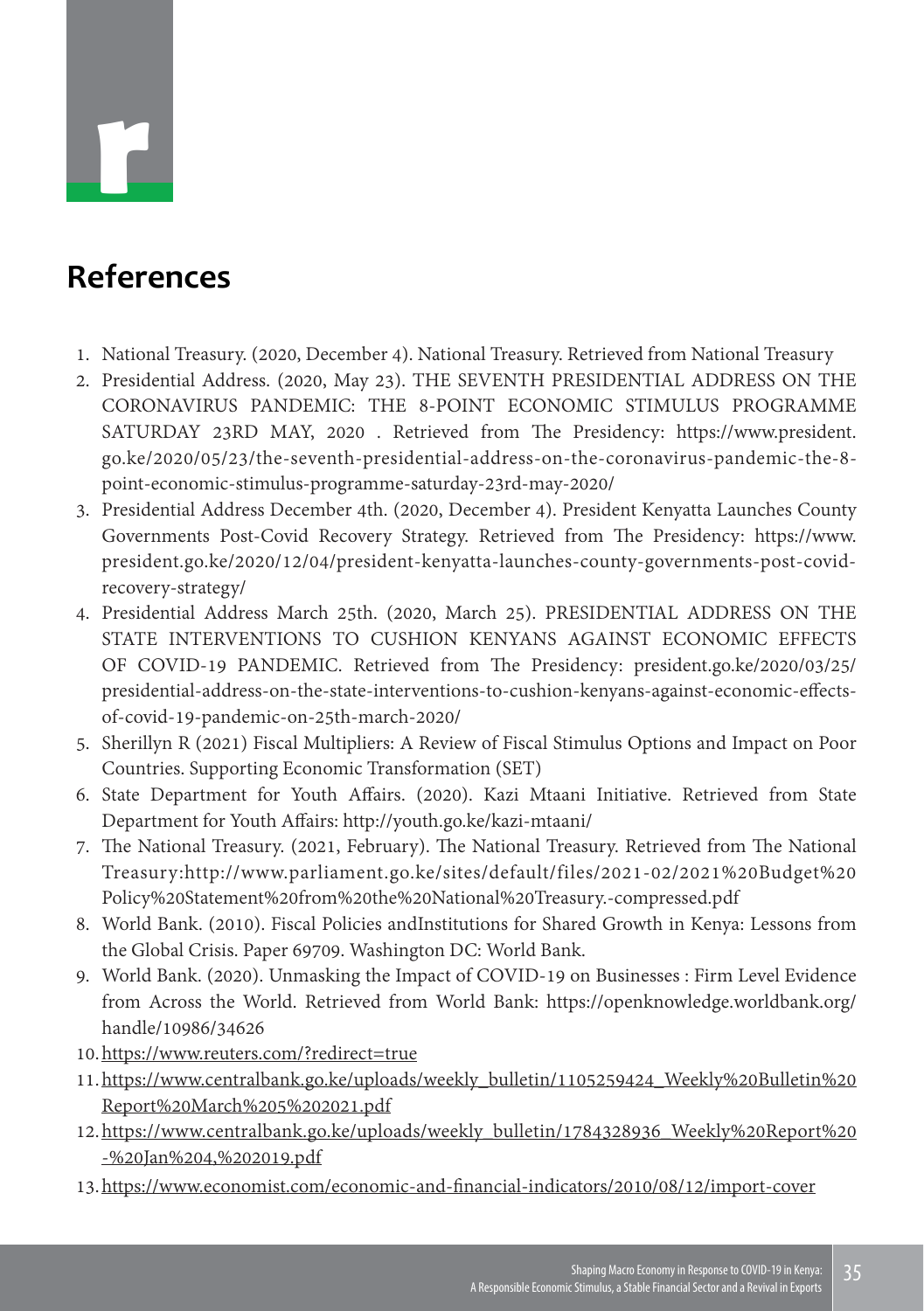- 14.https://www.centralbank.go.ke/uploads/weekly\_bulletin/169961235\_Weekly%20Report%20 Dec%2027,%202019.pdf
- 15.https://www.centralbank.go.ke/statistics/balance-of-payment-statistics/
- 16.https://www.centralbank.go.ke/diaspora-remittances/
- 17.https://www.centralbank.go.ke/uploads/weekly\_bulletin/1105259424\_Weekly%20Bulletin%20 Report%20March%205%202021.pdf
- 18.https://www.centralbank.go.ke/uploads/cbk\_annual\_reports/322580908\_2020%20Annual%20 Report.pdf
- 19.https://www.americanexpress.com/us/foreign-exchange/articles/usd-exchange-rate-affectingglobal-credit-international-trade/
- 20.https://www.thebalance.com/world-currency-3305931#:~:text=According%20to%20the%20 International%20Monetary,t%20hold%20an%20official%20title.
- 21.https://www.reuters.com/article/kenya-markets-idUSL8N2IJ24H
- 22.https://www.centralbank.go.ke/rates/forex-exchange-rates/
- 23.https://www.centralbank.go.ke/statistics/monetary-finance-statistics/
- 24.https://www.csis.org/analysis/kenyas-case-covid-19
- 25.https://unon.org/COVID-19/response-in-kenya
- 26.https://www.bowmanslaw.com/insights/corporate-services/covid-19-tracking-governmentresponse-in-kenya/
- 27.https://www.mondaq.com/operational-impacts-and-strategy/1011992/covid-19-trackinggovernment-response-in-kenya
- 28.https://www2.deloitte.com/ke/en/pages/about-deloitte/articles/ke\_covid\_updates.html
- 29.https://www.who.int/news-room/feature-stories/detail/eu-and-who-working-together-todefeat-covid-19-in-kenya
- 30.https://www.ke.undp.org/content/kenya/en/home/coronavirus.html